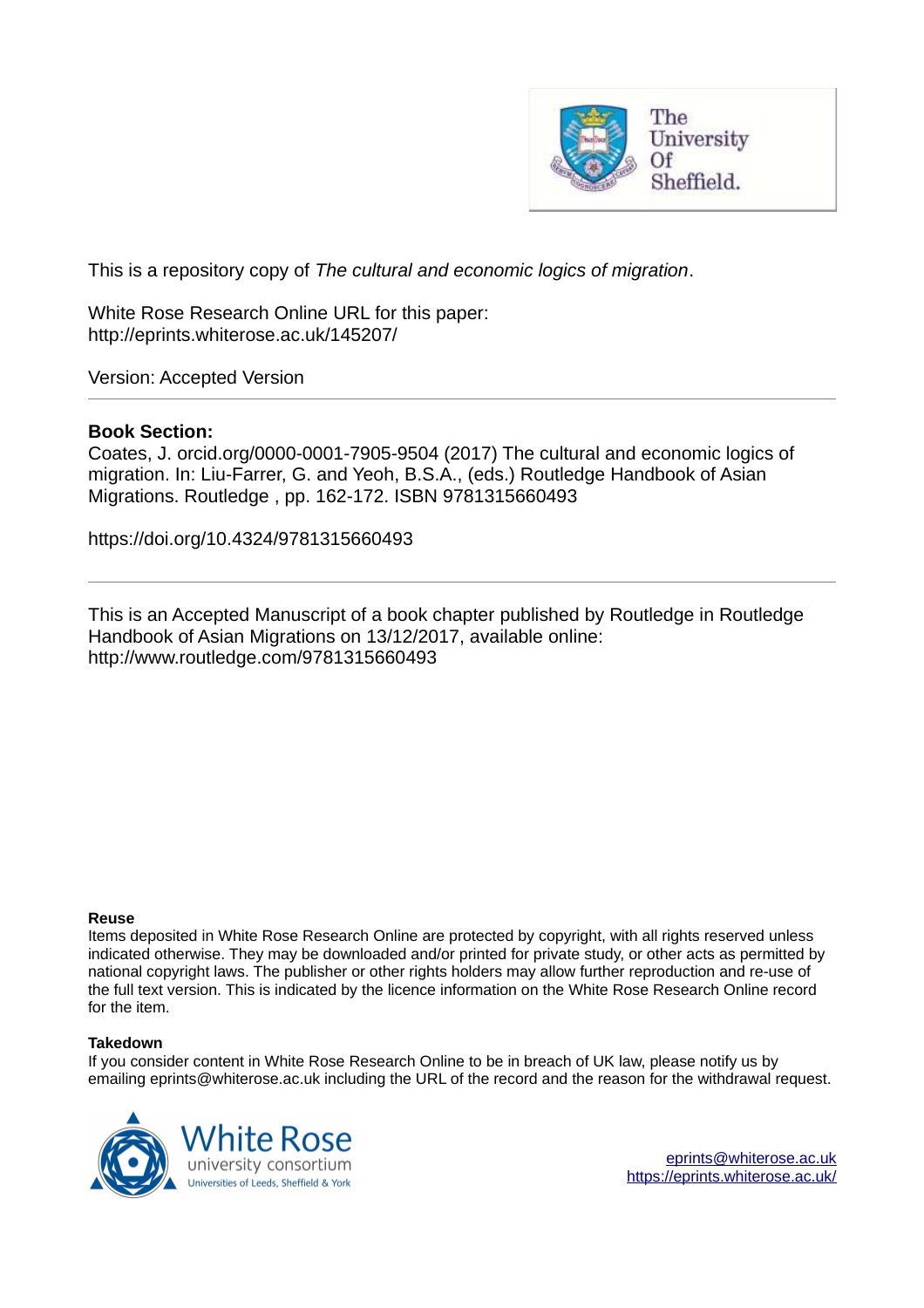## **The Cultural and Economic Logics of Migration**

Jamie Coates

The field of migration studies has generally targeted the question of why people move, what happens when they move, and how should a 'host' state or society accommodate new arrivals. These logics of migration address the motivations of migration and its potential consequences, important issues in how we might understand patterns of human mobility both past and present. Historically, the models used to explain the motivations for movement have largely been explained in economic terms (see Cole and Rigg this volume), however more recent scholarship, particularly from ethnographers, has made compelling arguments for the sociocultural dynamics that shape migrant flows. We might say that established understandings of migration theory today recognize both sociocultural and economic factors that shape human mobility, but these two factors are still often treated as separate spheres of logic or separate scales of analysis. The puzzle of migration, however, also serves as a useful case study for problematizing simplistic distinctions of economics and culture. In particular, the case of migration in Asia challenges this kind of simplistic dichotomy. Focusing on the case of Chinese migration in Asia, this chapter argues that mobility and the economy are deeply imprecated within cultural imaginaries of desirable lifestyles and personhood today.

Before examining recent developments in Asia that challenge a simple distinction between economic and cultural logics of migration, it is important to understand how respective understandings of culture and economics have influenced the development of migration studies. Contemporary understandings of the 'economic' and 'cultural' are both theoretical inventions developed to research social life. They have a history that traces back to the nineteenth century, whereby the economic came to stand for objective conditions of human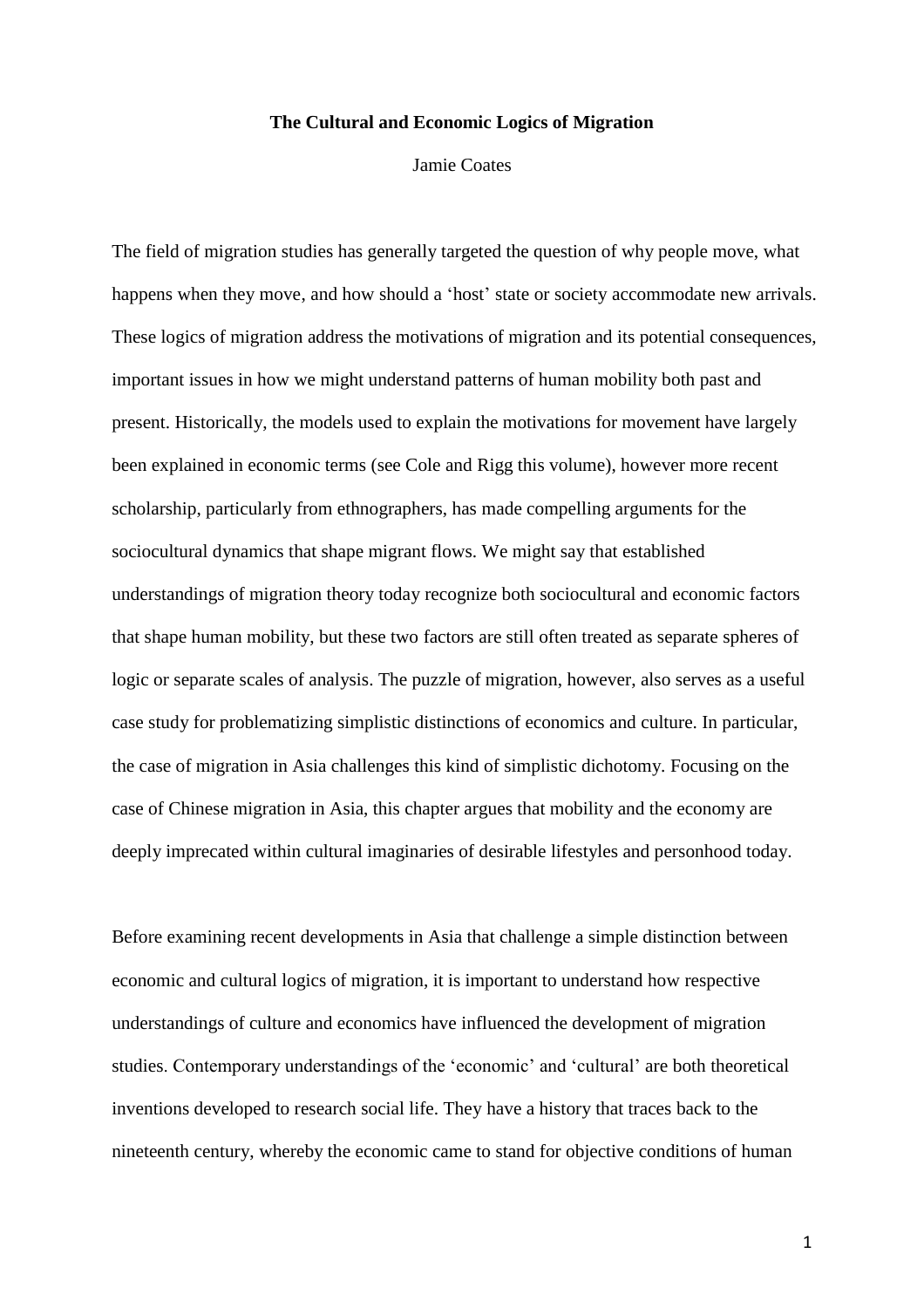activity, and the cultural as its subjective counterpart. The nineteenth century anthropologist Sir EB Tylor is generally credited with the definition of culture that is used today (Fischer 2012). In Tylor's definition, culture was synonymous with any shared system of meaning and usually signified a society or civilization. He defined it as:

"… that complex whole which includes knowledge, belief, art, morals, law, customs, and any other capabilities and habits acquired by man [sic] as a member of society" (Tylor 1920: 19)

Prior to Tylor's influential definition, culture was perceived as the highest achievements of a particular aesthetic practice, such as opera or painting, rather than a shared system of meanings that people used to negotiated their lives. In contrast, the word 'economics' in English comes from the Greek term 'oikonomia' which referred to the management of household affairs (Hann and Hart 2011). Somewhat ironically, its etymology is closely related to many of the everyday aspects of life that we associate with the term 'culture' today. At the time, the oikonomia was seen as domestic, and distinct from the market. However, the oikonomia's pragmatic connotations eventually led it to inspire utilitarian understandings of human behaviour. In particular, under the influence of nineteenth century politicaleconomists such as Marshall and Marx (Marshall 1890; Marx 1976), the pragmatic concerns of household affairs were expanded as a metaphor for understanding wider objective social processes. Neo-classical economics, for example, posited that individual actors work towards maximizing their own personal utility as an objective condition of human behaviour. In contrast, Marxist political economy focused on how relations of production and labour were the objective conditions that constituted social inequality. In this way, whether Marxist or Neo-classical, understandings of economics were seen as somehow separate from meaningbased relations and consequently more objective.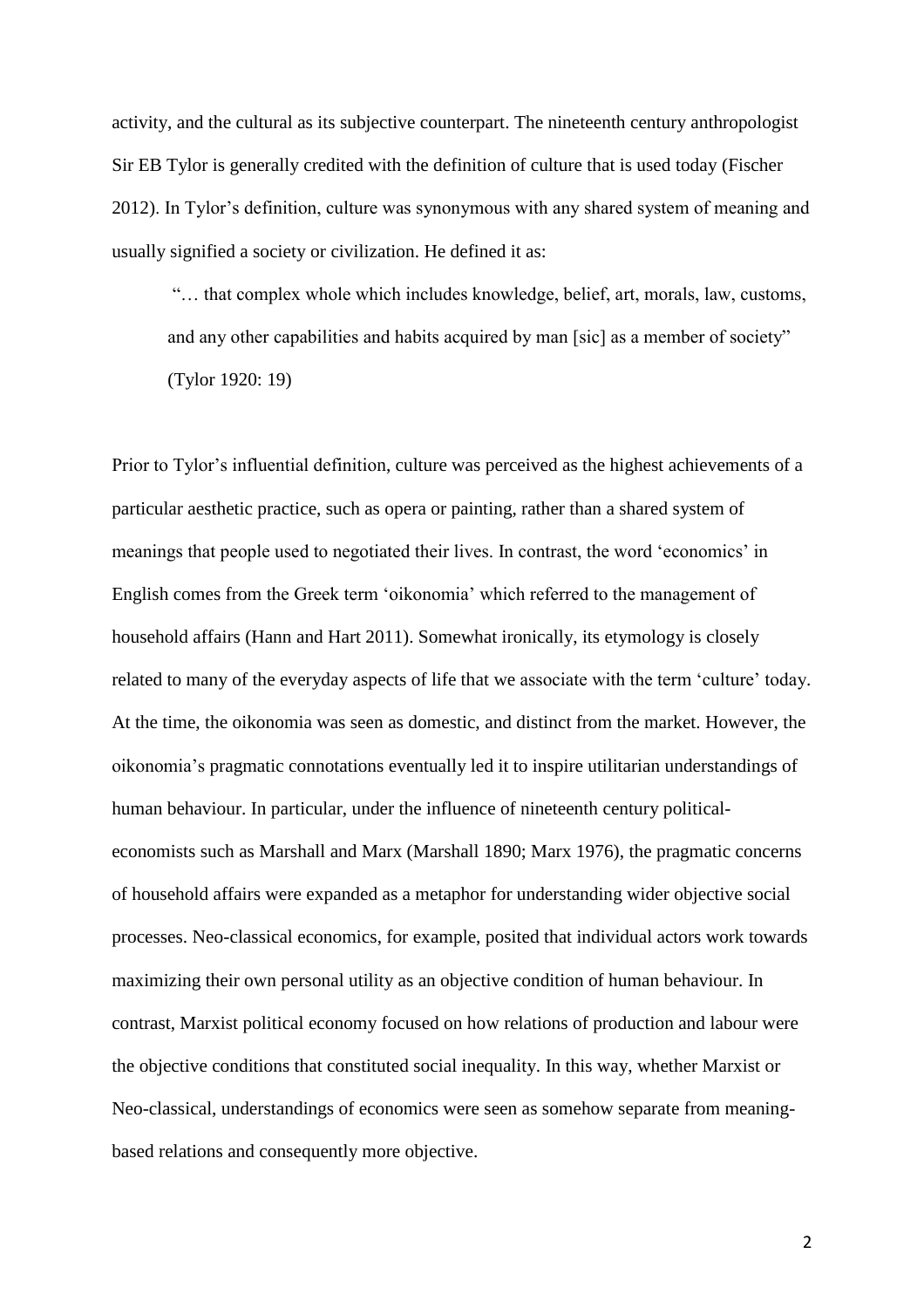#### **How the economic and cultural logics of migration were separated**

The dichotomy between culture and economics became highly influential within research on migration. Scholarly interest in migration first developed in the 'state sciences' of the nineteenth century, such as geography, political-economy and various subfields of early sociology (Harzig, Hoerder, and Gabaccia 2009). These disciplines largely conducted their research in societies that received migrants, developing their analyses as a response to the 'social problem' of mass migration across the Atlantic, within Europe, and to a lesser extent within the colonial regimes of Asia and Africa (ibid 54). Managing populations, in terms of labour, health, and productivity, were the primary goals of these disciplines, and flows of migrants were usually analysed on a large scale using a cartographic and demographic approach. As scientists, researchers posited migrants as units of analysis that at best filled gaps within labour markets, or at worst posed threats to population health. Migrants, as people, were of little interest to early migration researchers, but rather, researchers focused on the objective conditions that would potentially make them more manageable.

For example, the cartographer Ernst Georg Ravenstein is generally credited with developing some of the first 'laws' of migration in the 1880s (Ravenstein 1885). Faced with an influx of labour migrants into industrial centres in the United Kingdom, Ravenstein developed a set of statistical rules of migration that would aid the British government in managing mobile populations (Ravenstein 1885). Ravenstein saw economic logics as the most objective influence within migration, as he states: 'It does not admit of doubt the call for labour in our centres of industry and commerce is the prime cause of those currents of migration' (1885: 198). The historic movement of large numbers of people into Britain's urban centres was a crucial part of industrialization, which employed and attracted migrants as new sources of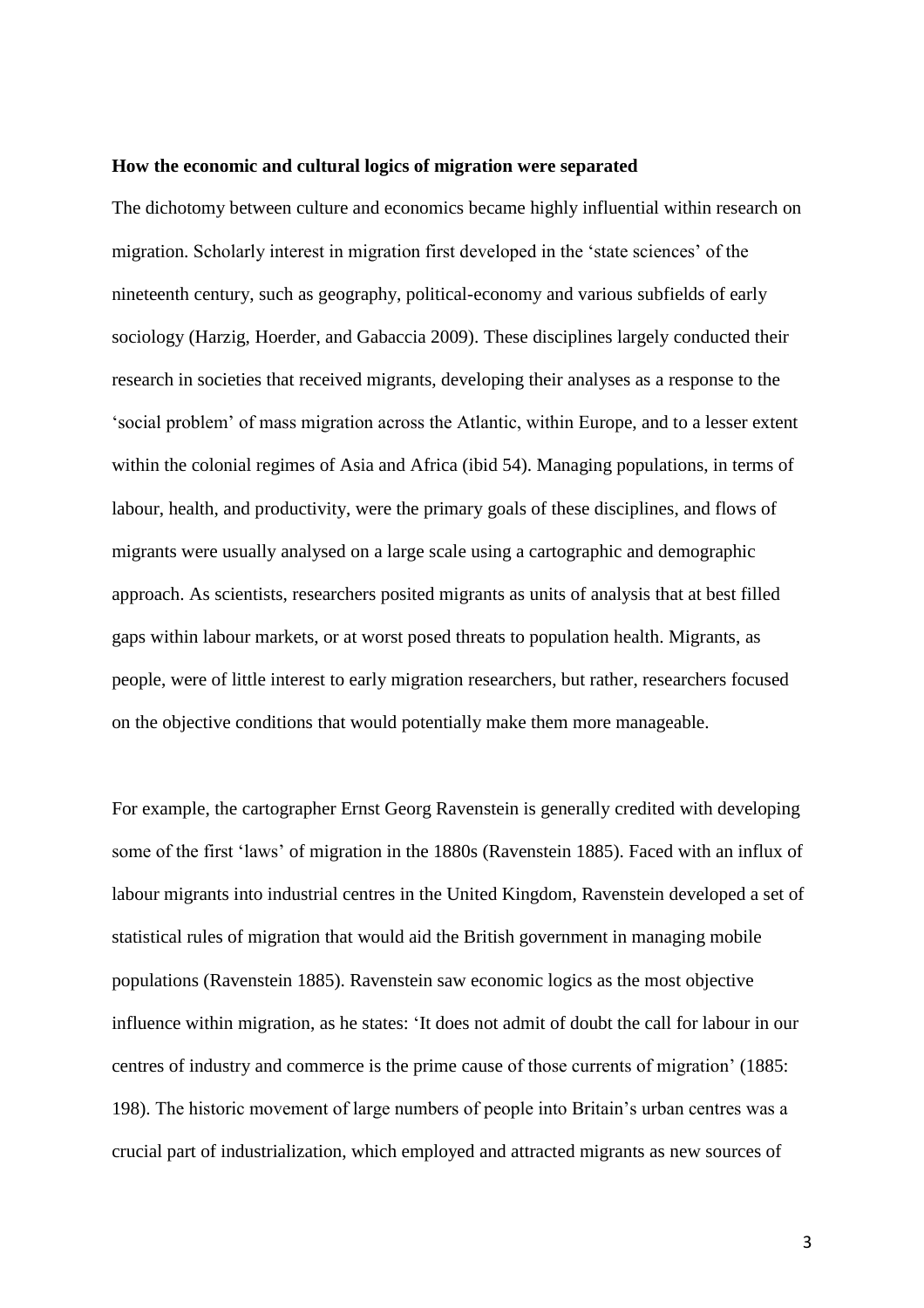labour. In this sense, Ravenstein's statement may seem apt at first glance. However, if we unpack his statement as an explanation for why migrants move, circular logics become apparent. Who are the agents in Ravenstein's summation? Who is calling for labour, and does this 'call' explain why people move? If we interpret Ravenstein's use of the term 'call' as 'need' it may simply suggest that a gap in the market attracted labour. However, such an explanation relies heavily on hidden actors, and puts little consideration into the human qualities of economics. It does not explain how people come to know about demands for labour in new destinations, or how they decide where they will move. More abstractly, it also forgets that economies are made up of people, who act in culturally informed and occasionally irrational ways.

In scholarly circles, the broad understanding of the cultural and economic as potentially separate phenomena, and consequently separate spheres of analysis, largely shaped the major theories of migration in the twentieth century (Brettell and Hollifield 2000; Bodvarsson and Berg 2009; Gupta and Omoniyi 2012). Neoclassical economic theories of labour migration have been particularly influential, and in many senses framed the terms of the debate. From a neoclassical perspective, people seek to maximize their gains by working in markets with the highest wages or the best chance of employment. Hicks (1932) and Lewis (1954) originally connected this perspective to the question of migration and labour distribution. From this basic premise, migration theories focused on how migrants perceive the costs and benefits of migration. For example, theorists extended the neoclassical model to consider how gains in human capital, interpreted as economically valuable skills such as education, were also included in migrants' economic logics (Sjaadstad 1962). Push-pull theories of migration followed a similar approach where migrants pursued utilitarian goals within a context of push-pull dynamics produced by differences in economic, political and legal conditions (Lee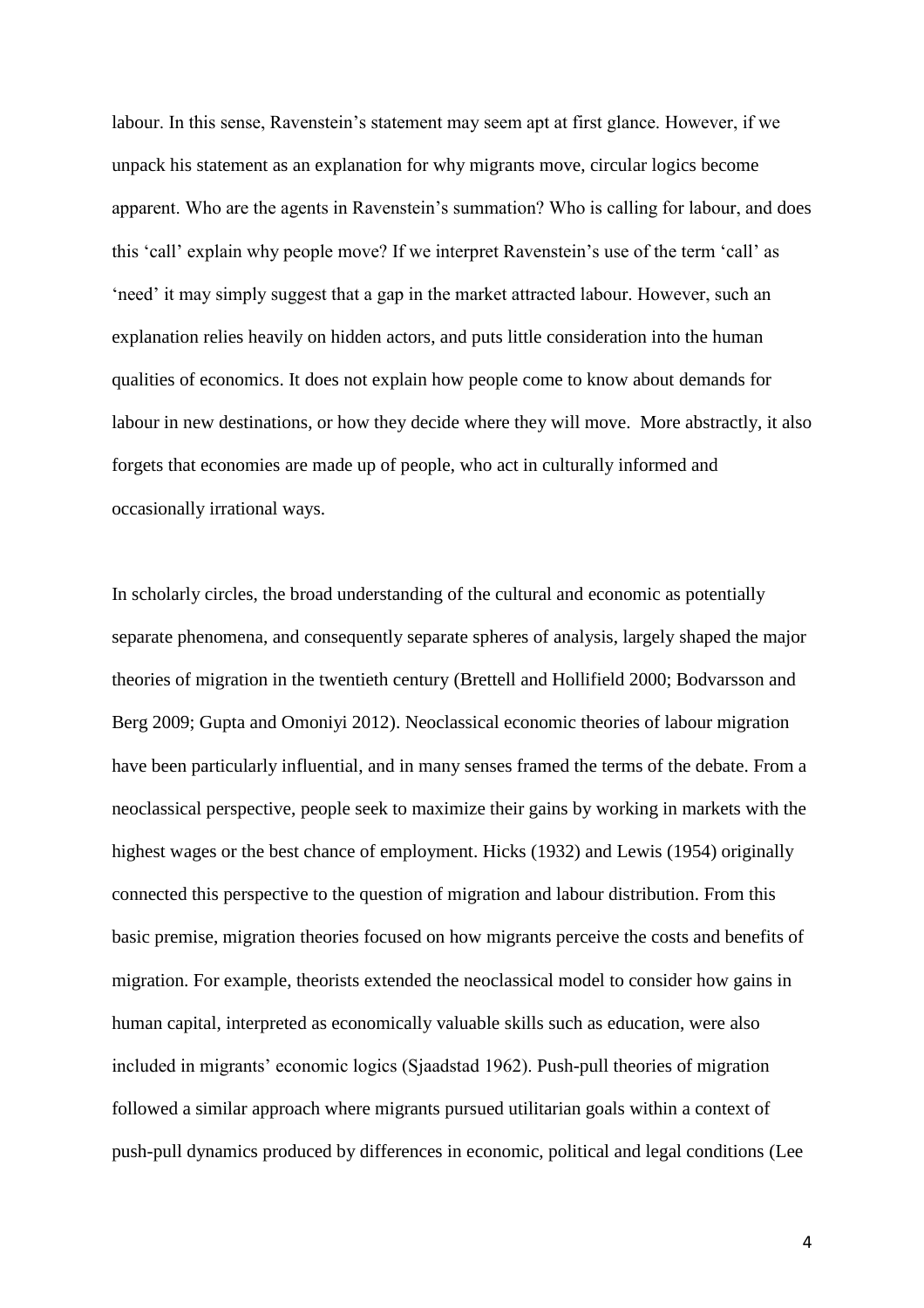1966). In more critical leftist circles, world systems theory explained how migration patterns were distributed along core, periphery and semi-periphery destinations. Core destinations, largely made up of nations rich in capital and controlling the means of production, were thought to attract migrants from poorer nations on the periphery and semi-periphery (Wallerstein 1974). Viewing flows of capital as the primary way in which movement is channelled globally, world systems theory, much like neoclassical approaches, saw economic conditions as largely determining movement (see for example Cervantes-Rodriguez, Grosfoguel, and Mielants 2008).

The social and cultural dimensions of migration developed in parallel to economic theories, and were heavily influenced by the experiences of the United States. After a massive influx of migration to the United States, the Chicago school of sociology started addressing the socio-cultural aspects of migration in the early twentieth century. Focusing on migrant communities within North America, the Chicago school rarely questioned theories as to why migrants moved, but rather focused on what happens to them once they are living in a new place. This emphasis is exemplified in their efforts to develop a theory of 'assimilation' (Park and Burgess 1921; Park 1930; Park 1950). In the early twentieth century in the US, public concerns about immigration had reached a political breaking point, and an emergency bill was enacted that limited the number of migrants on a nation-based quota system (Higham 2002). Migrants were seen as a 'social problem', and the Chicago school attended to this concern through questions of social incorporation and cultural competency analysed on a local scale. As Robert E Park and Ervine Burgess originally described it, this local problem was seen to come from questions of how one might 'establish and maintain a political order in a community that has no common culture' (1921: 734).

The Chicago school's emphasis on local communities enabled a compromise between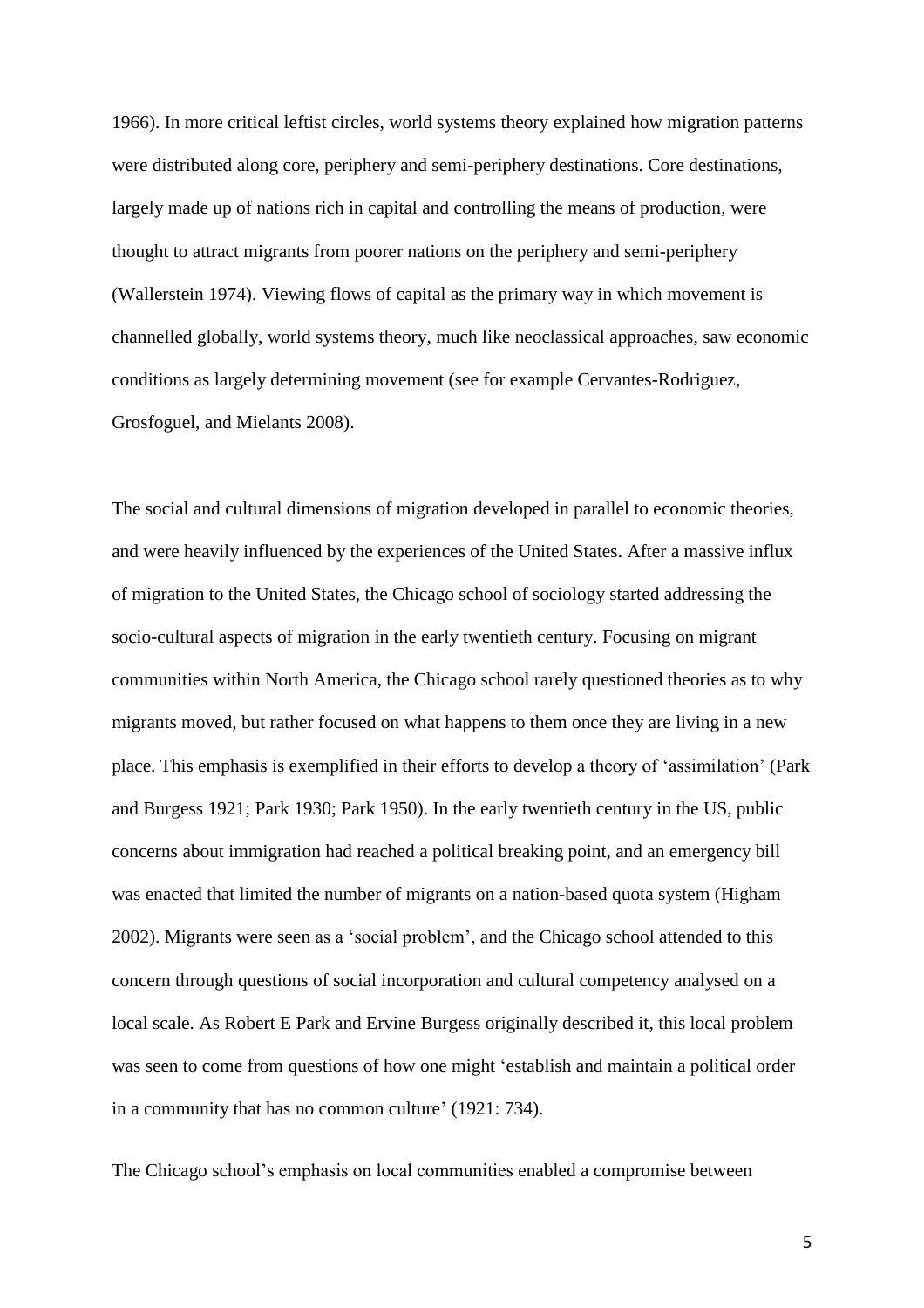researchers of sociocultural phenomena and economics. Culture came to stand for the local concerns of host societies, whereas the economic stood for the wider objective dynamics that framed patterns of movement. However, this compromise also suggested blind-spots within the social sciences. The ways in which culture was perceived as local, tended to emphasize the solidarity of groups. Cultures were treated as bounded organic wholes, whose parts were already functionally integrated. Such a conceptualization overlooked the fact that the boundaries of a 'culture' or community are difficult to determine, and that in many ways preestablished members of a group may not be, or feel, integrated. On an ethical note, it also put the responsibility of assimilation on newcomers because the local was already assumed to be functionally assimilated. More generally, the framing of culture as local, and consequently particular, also reified the 'universal' and objective image of economics.

#### **Globalizing cultures of migration**

The last few decades of the twentieth century saw a shift away from the relegation of the social and the cultural to a local scale. Faced with increasingly visible patterns of mobility around the world (see Lin and Gleiss, this volume), scholars, particularly ethnographers, started to attend to the cultural dynamics of migration across borders. An increased focus on transnationalism (Glick Schiller, Basch, and Blanc 1995) and 'cultures of migration' (Cohen and Sirkeci 2011; Massey et al. 1993) started to posit sociocultural dynamics as something beyond the concern of local incorporation. Working in the places migrants were leaving, or in multiple sites along migration flows, these scholars challenged the relegation of culture to the local, and they challenged the ways in which national borders were treated as 'natural' boundaries (Basch, Glick-Schiller, and Szanton Blanc 1994). While the contributions of these scholars cannot be understated, there were still limitations to their work. Their major focus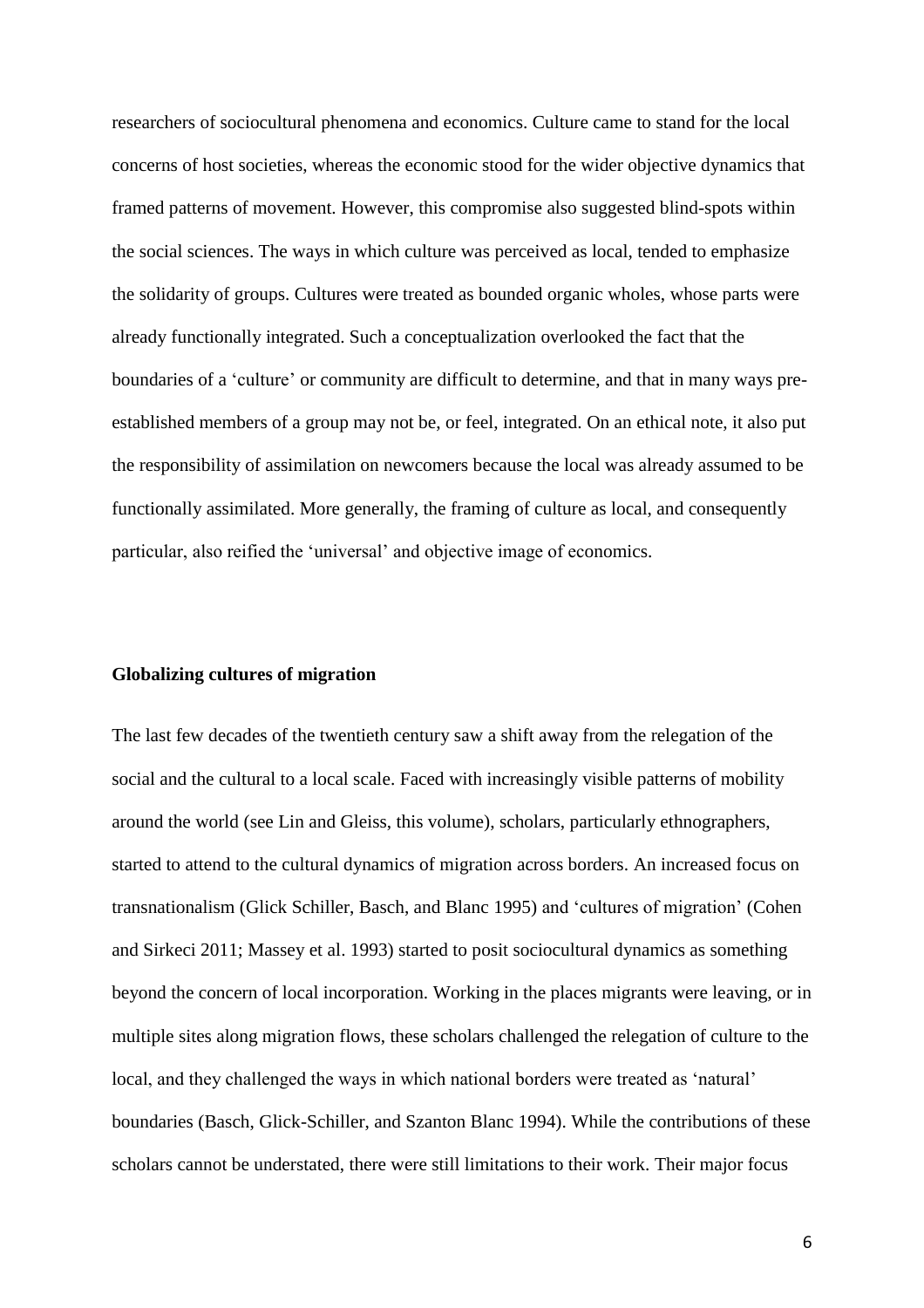was on the ways flows of migration, once established, develop new cultural meanings and social dynamics. At times this focus on pre-established migration patterns left the original split between the economic and cultural logics of migration untouched. Economic justifications for the original reasons why migrant groups historically moved were implicitly left unquestioned, at times implying that economic logics come before the cultural.

These approaches tend to emphasize cultures of migration as historically new, raising the question as to when and how a culture of migration is established. Is there a primordial stage of migration, largely determined by non-cultural dynamics (often assumed to be economic), that precedes the sociocultural dynamics of migration? Some scholars have argued that Asia entered the 'age of migration' in the second half of the twentieth century after Europe had already undergone several centuries of migration (Castles and Miller 2003; Haines, Yamanaka, and Yamashita 2012). Facilitated by decolonization, economic growth, and new technologies, Asia's 'age of migration' was seen as signifying a new era of globalization. However, recent work by historians have shown that while different, Asia has had an equally long, if not longer, history of mobility (Lucassen, Lucassen, and Manning 2010; McDonald 2014; Kuhn 2008; see Amrith this volume).

The history of migration in and out of China is a particular case in point. As East Asia's largest nation-state, the area we recognize as the People's Republic of China (PRC) today has left a sizeable footprint on the ways migration in Asia is imagined. Historically, emigrants from China established communities throughout Southeast and Northeast Asia, contributing to the formation of new states and communities, as in the case of Singapore, and distributing networks and enclaves of people who identified as Chinese throughout the region. In 2009 it was estimated that roughly 40 million people of Chinese ethnic identity were living outside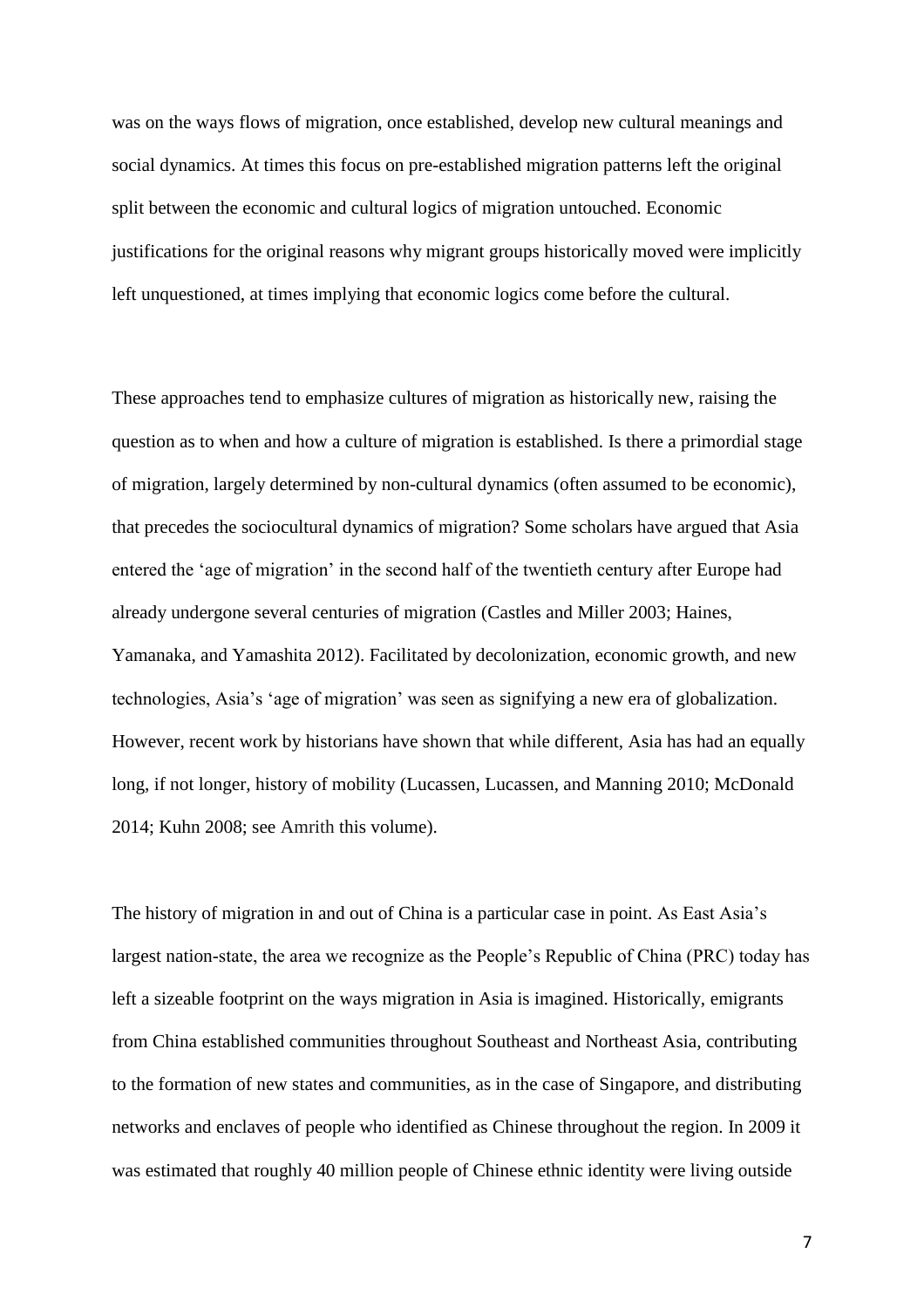of China, of which 75% lived in Asia (Li and Li 2013). Several attempts have been made to date the historic movements of the people that grew to become this Chinese diaspora, however it is generally agreed that historical records of travel from China date back at least as far as the twelfth century (Tan 2013). From merchant voyages to labour migration in the south, to religious and artistic sojourns in the north, the reasons for travelling overseas were varied, albeit with a strong emphasis on establishing trade networks throughout Asia. These economic activities filtered through kinship networks and households, establishing enclaves in various parts of Southeast Asia that would eventually draw wider social networks out of China.

Historically, the movements of Chinese people have also been circulatory, rather than emigration-immigration two directional flows. Some 20 million sojourners are estimated to have travelled back and forth between China and Southeast Asia between the 1700s and 1900. Distinctly transnational rather than emigrant settlers, many Chinese sojourners decided to stay in the Southeast for more than economic reasons. Today some 55% of the overseas Chinese population is estimated to live in Malaysia, Singapore, Indonesia and Thailand. While the origins of these networks may seem to have solely developed out of economic interests, romantic and heroic portrayals of China's closest frontier 'the south seas' (Nanyang/nanhai) have also been noted as influencing migrants' decisions to 'adventure' south (Bernards 2015; Wang 1997). Other phenomena also influenced people's decision to stay. For example, political conflict in China, interethnic marriage, and positions of power within colonial regimes in the South eventually encouraged many Chinese to stay. These historical accounts of international movement suggest that Chinese migration has historically been as much a transnational culture of migration as an emigration-immigration process shaped by economic forces.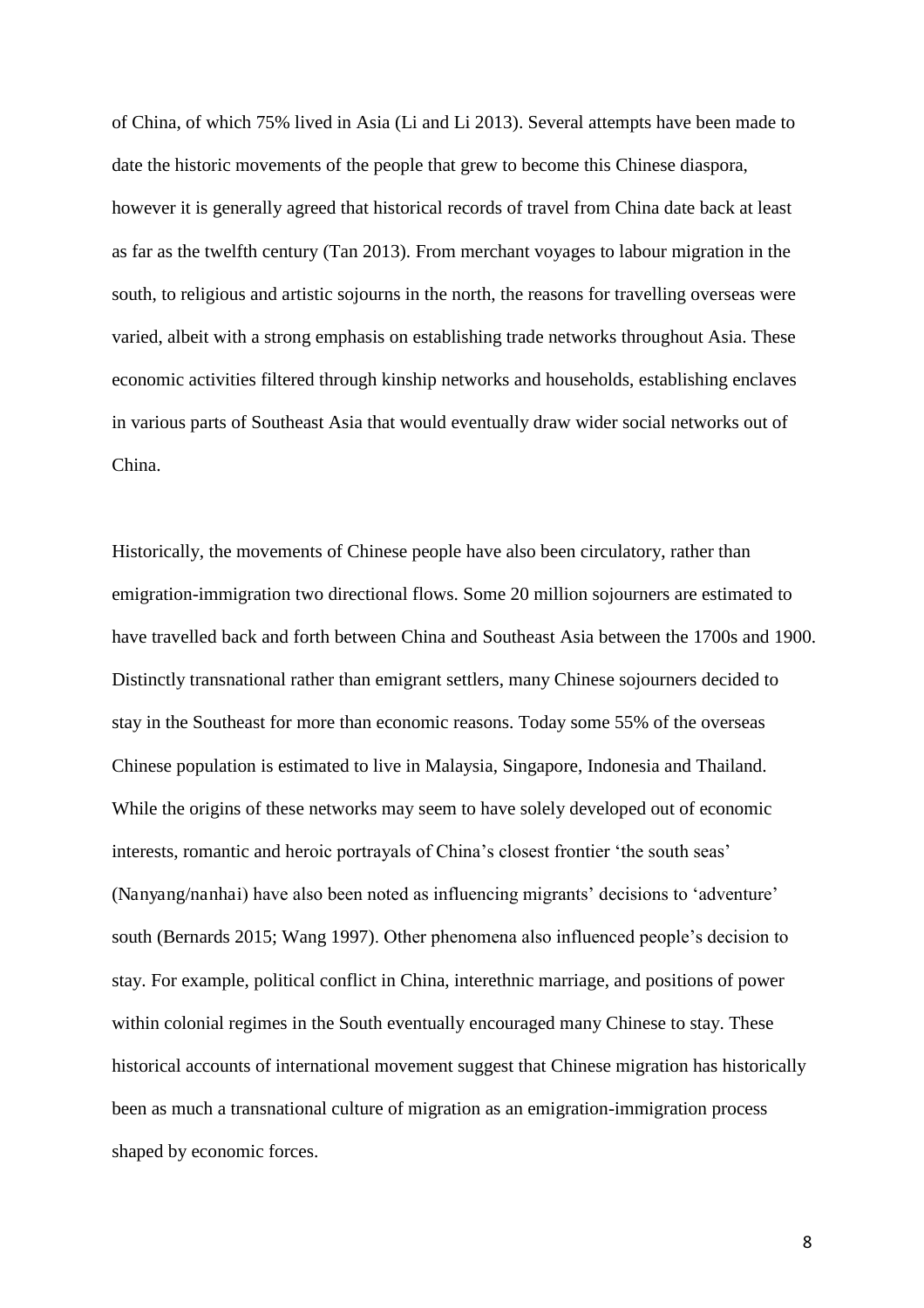# **Personhood, mobility and the blurring of cultural and economic logics in China**  In the accelerating and intensifying mobilities of Asia today, the line between cultural and economic logics is increasingly blurred. Moreover, the ways in which migration and migrants are valued, and the efforts to manage this valuation, shape the decisions of individuals. Most especially, the cultural and economic logics of migration increasingly influence perceptions of personhood in Asia. Personhood can be understood as the qualities attributed to being a person, differing across time, space and cultures (Comaroff and Comaroff 2001). It is a form of imagination that defines what makes a 'person' in a given context and the ways that person is valued. From a personhood perspective, what defines a 'person' is a product of wider relations and processes than individuals themselves. In other words, it is cultural. In Asia today, the capacity to be mobile is increasingly framed as a valuable trait. It is seen as a quality that signifies citizens who are able to respond to the vicissitudes of global capitalism. In this sense, the economic frameworks used to attribute value to persons in Asia today is inevitably and deeply cultural. Countries such as China, Taiwan, Hong Kong, Japan, Singapore and Malaysia increasingly describe desirable persons as cosmopolitan elites, mobile professionals, global talents, flexible labourers, transnational entrepreneurs and international students. This positive framing of mobile subjects forms a feedback loop, influencing the logics of why people move and where. Fearing competition in the global markets of today, migrants' economic imperatives are increasingly steeped in cultural anxieties and expectations.

China's drive to 'join tracks with the world' (yu shijie jiegui) from the 1980s is perhaps the most explicit example of how the cultural and economic logics of migration re-shaped the social valuation of persons at the end of the twentieth century. Indeed, mobility was a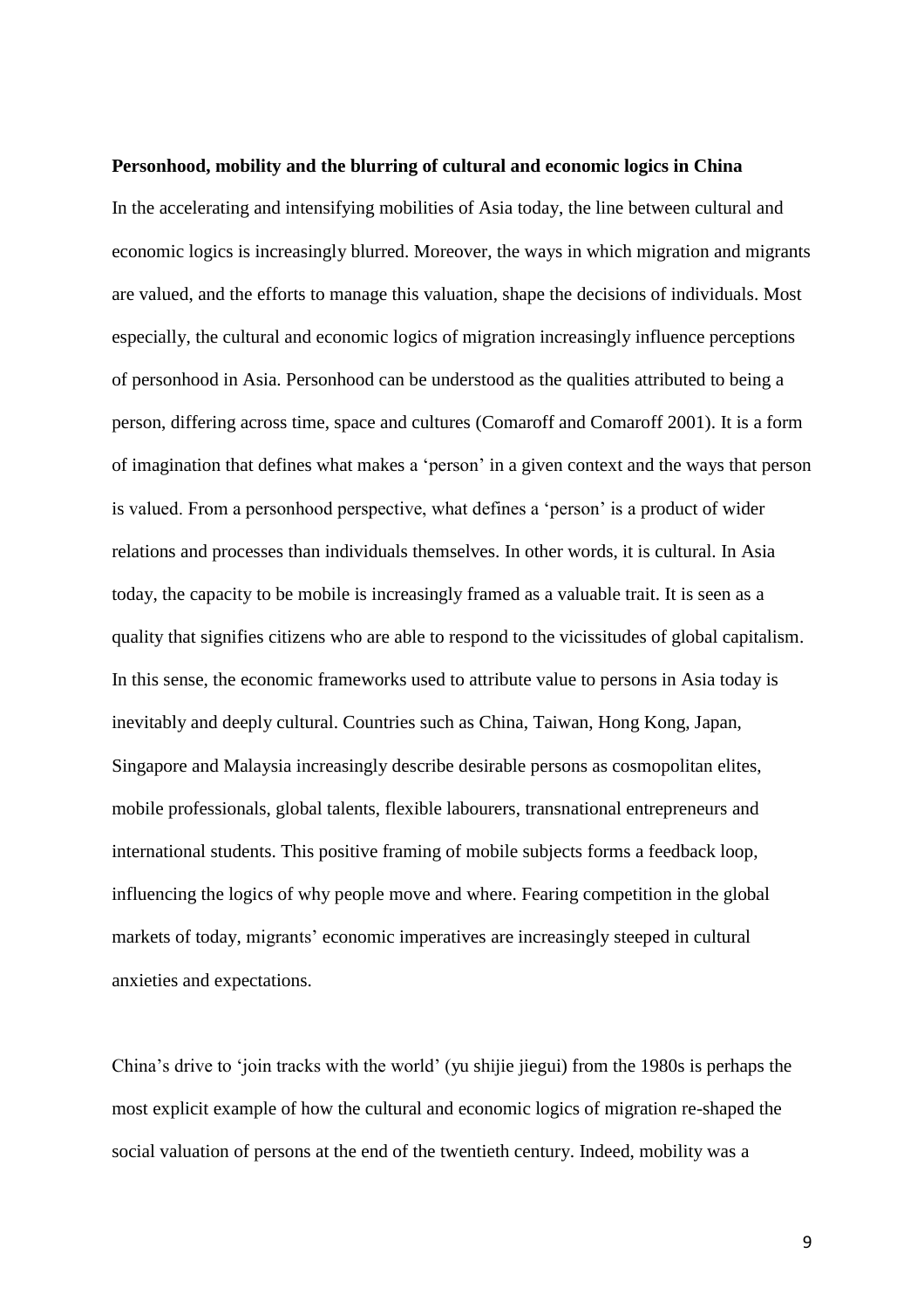cornerstone of China's cultural and economic policy framework in the reform era (Nyiri 2010) and the opening of China resulted in what has been popularly called 'leaving the country fever' (Chuguore). From 1985 when passports were made available to Chinese citizens to 2009, the overseas Chinese population doubled, with roughly 10 million Chinese emigrating from the PRC (Li and Li 2013). Over this period an increasing trend towards emigration out of the PRC to North America, Australasia, and Europe also shifted the proportions and dynamics of ethnic Chinese communities around the world. Within Asia, new movements took on different pathways with significant growth in countries that historically had small Chinese populations, such as Japan (Liu-Farrer 2011; Pieke 2007; Tajima 2003). The positive value attached to migration in China has not only influenced emigration, but also patterns of domestic migration. Within China the number of seasonal migrations between rural and urban centres has almost rivalled the number of international migrants as a whole. In 2004, for example, it was estimated that there were 126 million internal migrants in China, while there was a total of 200 million international migrants globally (Murphy 2008). These human movements, both international and domestic, signified widespread social changes in how Chinese people imagined their place in the world.

The intersection of these two drives has resulted in a process where, as Julie Chu suggests, 'mobility is a privileged qualisign of modern selves' among everyday Chinese people (Chu 2010:63). Borrowing from Piercian semiotics, Chu uses the term qualisign to show how movement, as a quality, has come to signify success, modernity and cosmopolitanism for those who manage to leave the country. For example, she details how those left behind in a Fuzhounese village feel anxieties and pressures due to their lack of migration (Chu 2006) showing how mobility as a qualisign is not only important to those who move, but also those who are unable to do so. Even for those who do not move, the accumulation of commodities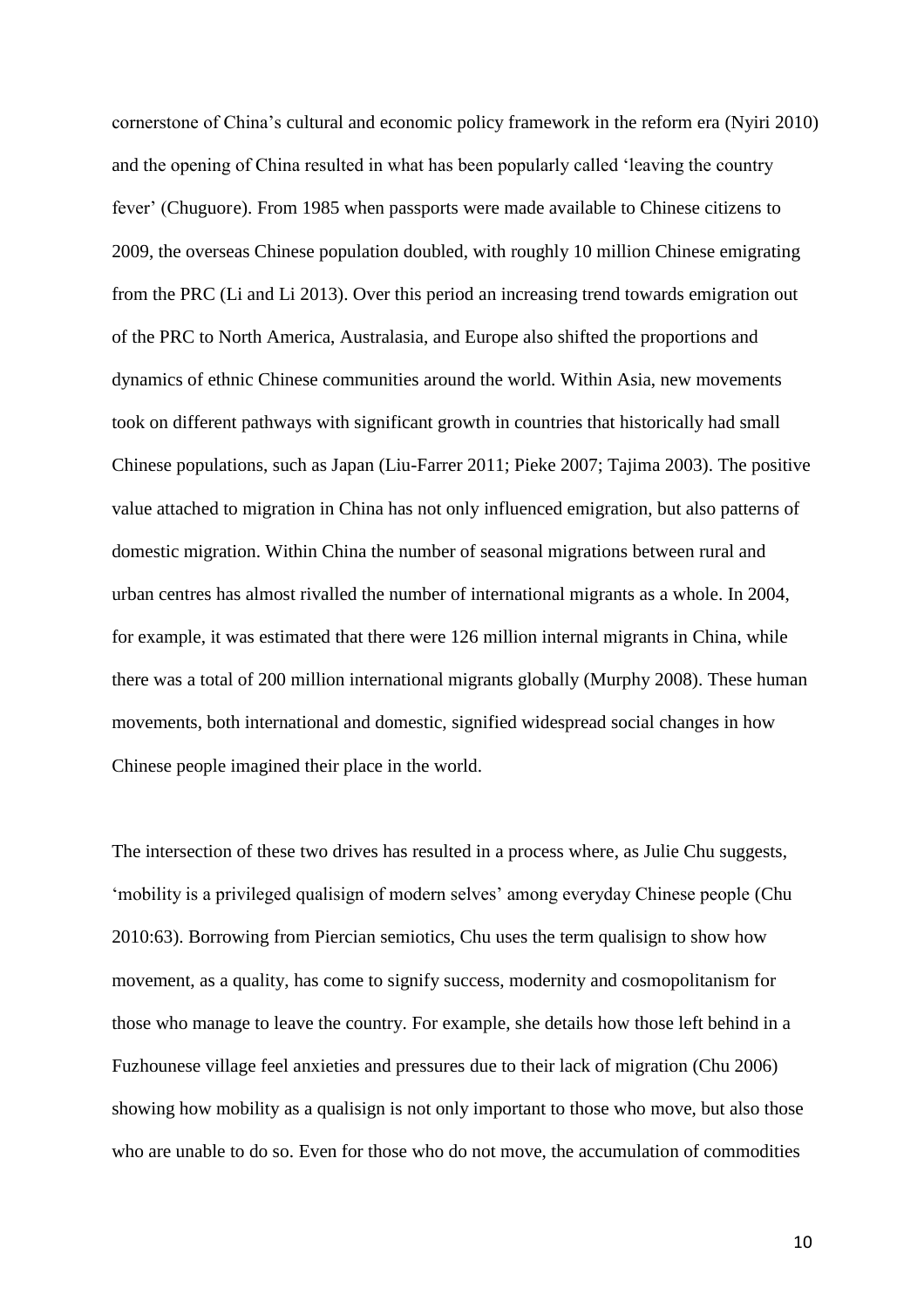that signify mobility is important to their sense of self. As Chu shows, the accumulation of remittances and gifts also embody Chinese dreams for mobility when stuck at home (2010). Case studies such as this suggest that mobility has come to frame the cultural and economic logics of China in general, and reshaped what defines positively valued personhood in Chinese cultural spheres.

Proportionally, only a small number of Chinese citizens have managed to emigrate to other countries. In 2013, it was estimated that only 0.61 per cent of China population were living outside of the PRC (IOM 2015). However, as a normative perception emigration is valued positively (Coates 2013). Entrepreneurs and students who went abroad have become heroes in official and popular discourse, and governments have attempted to kindle the positive associations Chinese citizens have with emigration and study abroad through official policies (see Ho, this volume; Nyiri 2010). This is not merely a coincidental product of reform era social dynamics, but has been an explicit objective within Chinese government rhetoric. The ongoing efforts to frame overseas study as patriotic, and to foster patriotism among those overseas dates back to the 1990s and early 2000s (Xiang 2003; Fong 2004; Nyiri 2001). For example, in 1992 government directives stated that overseas study policy should 'support study abroad, promote return, [uphold] freedom of movement,' and 'promote overseas individuals to serve the country' (Nyiri 2001: 44). These directives continue today. Just recently, government documents were circulated among China's various cultural missions abroad, stating that overseas institutions should work to, 'assemble the broad numbers of students abroad as a positive patriotic energy' (Buckley 2015).

The official rhetoric that encouraged educational and entrepreneurial migration is reflected in the logics of those who have moved, albeit with more reflective nuance than governmental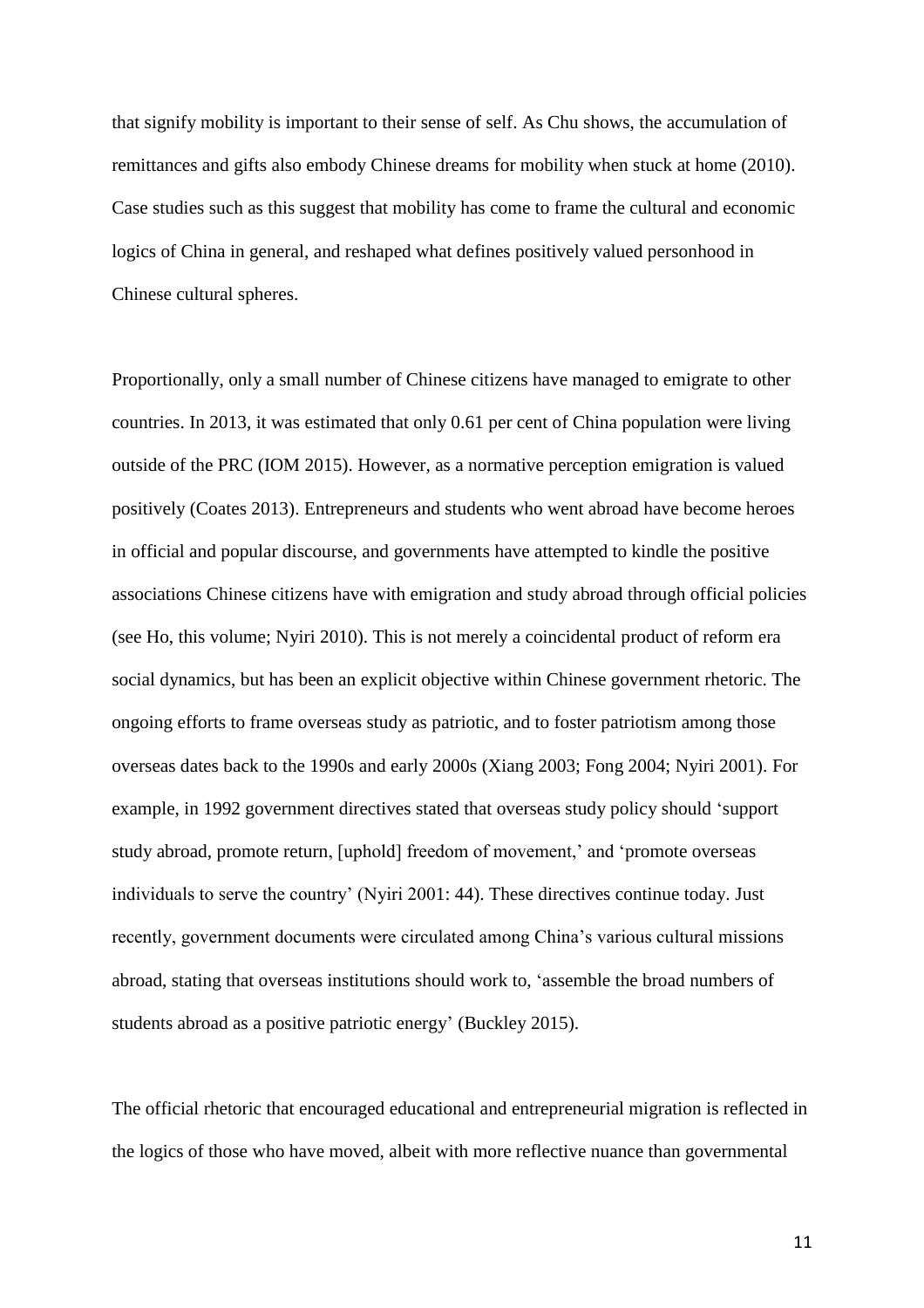discourse. For example, Vanessa Fong's work on young aspiring migrants from Liaoning, revealed that a sense of China's 'backwardness' (luohou) combined with a desire to be recognized as modern cosmopolitan people, shaped the cultural and economic logics of those hoping to leave the country (Fong 2004; Fong 2011). Viewing their decision to leave as both filial and reflexive, Fong shows how economic and cultural logics of migration are imprecated with one another under contemporary imaginaries surrounding personhood in China today. Their choice of destination is also involved in this process. Aspiring to become modern global subjects, Fong's interlocutors spoke more of going to a 'developed country' in the abstract, than choosing a particular destination (Fong 2011).

Mobility as a qualisign of the modern self not only influences people's decision to go overseas but also many of the reasons for internal mobility in China today. Despite the dominance of economic explanations of internal migration in China, research has shown that desires to overcome stereotypes of 'backwardness' and gender hierarchies in rural areas feed into the reasons given by rural-to-urban migrants (Jacka and Gaetano 2004; Jacka 2014). For example, in a 1999 survey conducted by Knight, Song and Jia, over half of the rural-to-urban migrant women interviewed stated that 'more experience in life' was their primary reason for moving to the city (1999 cited in Jacka and Gaetano 2004: 6). More recently, ethnographic work has shown how migrant women challenge images of backwardness and construct themselves as modern subjects through internal migration (Gaetano 2015; Jacka 2014; Zheng 2011). For example, in Tiantian Zheng's research on migrant women in Dalian in Northern China, women's performance of gender co-opts symbols of mobility as a means to overcome stereotypes of their 'earthy' (tu) rural backgrounds (2011). From their choice to move, to their choice to emulate fashions from Korea and Japan, these women utilize signs of mobility to perform a modern, cosmopolitan gendered self.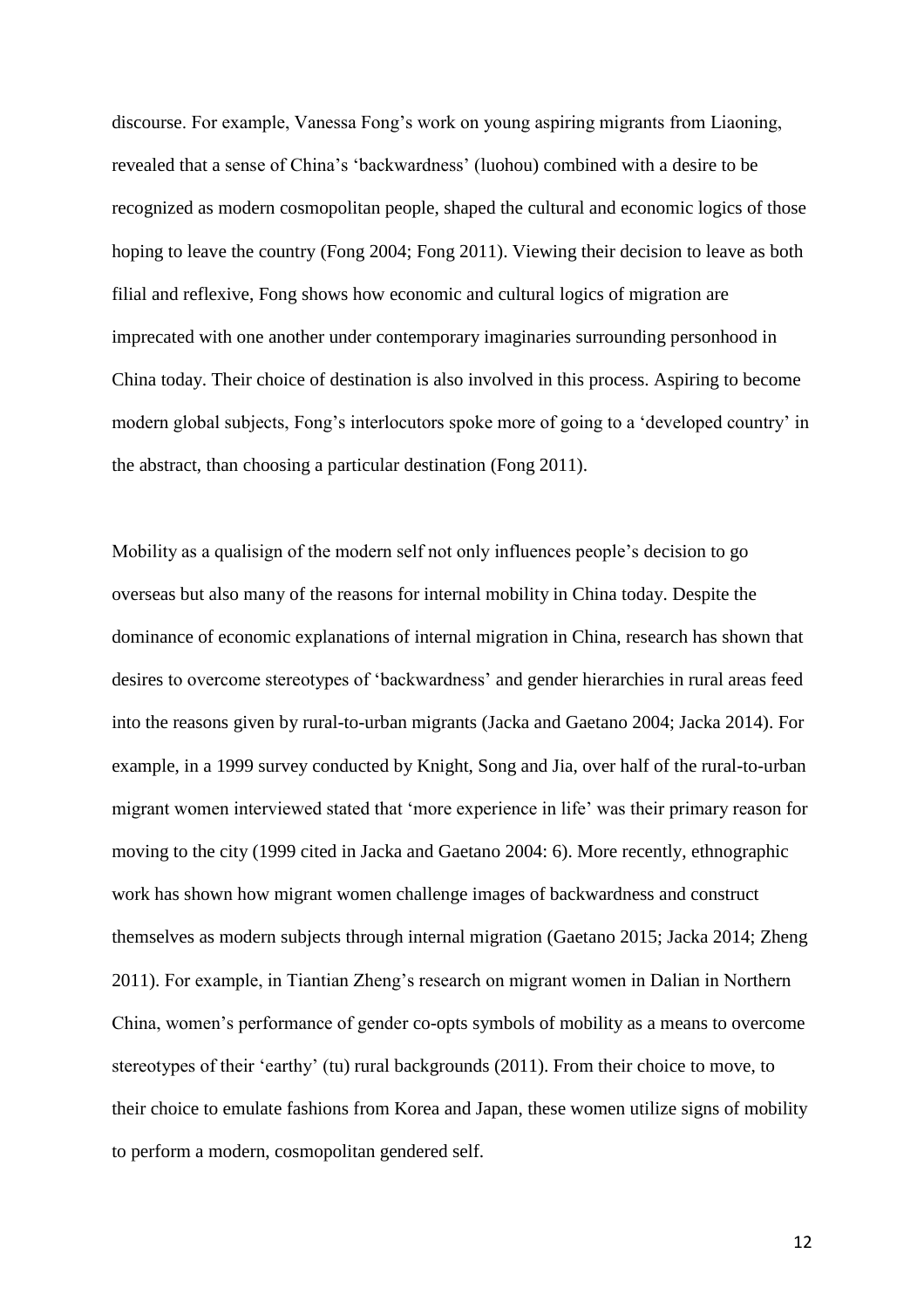While the motivation to move as a means to becoming a modern subject may be shared between those who leave the countryside, and those who leave China, these two forms of mobility are not valued equally. The 'floating population' of internal migrants, although the backbone of China's recent economic success, have been treated with suspicion, attacked, and spawned discourses that perceive these groups as subhuman in some cases (Jacka 2014). Debates around human mobility have been coupled with discussions of what constitutes a good citizen, exemplified by campaigns to raise the 'human quality' (suzhi) of the Chinese population (Anagnost 2004; Jacka 2009; Kipnis 2006).

Through the rhetoric of suzhi, China's floating population has been framed as lower in quality than urban populations. Mobility has featured as a keystone within these debates, whereby to some rural-to-urban migration signifies a means to improve the 'quality' of China's population, and to others these mobilities pose a threat to the 'quality' of urban people. In contrast, moving overseas for study or business is seen as a means to improve one's suzhi. The combination of mobility as a qualisign of the modern subject with discourses of 'human quality' in China suggest the pivotal role migration plays in the contemporary ideas of valued personhood that feed into the cultural and economic logics of those who move.

These wider cultural imaginaries inform why the desire to move is so great among many Chinese people, with emigration framed as the most valued form of movement. Young Chinese desires for the developed world have ensured that America is the largest recipient. For example, in 2015 over 300,000 Chinese students arrived in the United States, showing a 10 per cent increase from the previous year, and exponential growth over the past 5 years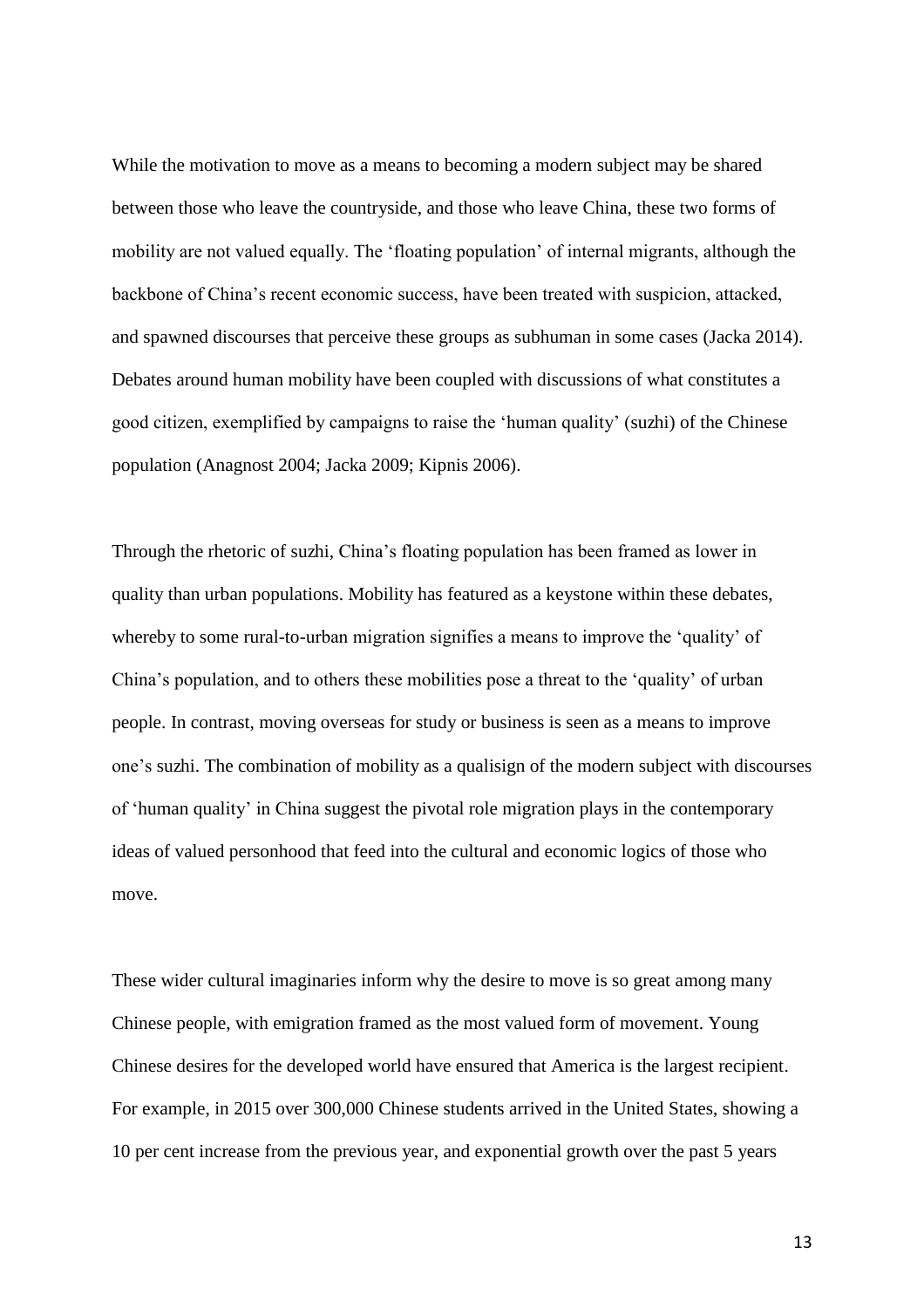(Open Doors 2015). At the same time, Chinese migration within Asia has also taken on new patterns in the reform era. Chinese migration to Japan is a particular case in point when thinking about how the new dreams of mobility in reform era China have shaped migratory patterns. Starting from small numbers of migrants who had moved to Japan during its imperialist expansion into China, the Chinese population in Japan has increased 10-fold since 1985 (MOJ 2015). Being China's closest identifiable symbol of modernity in the 1980s and 1990s, Japan attracted migrants who often had cultural, educational and money-making aspirations. Under a slogan of internationalization (kokusaika) from the 1980s, Japan has introduced a series of policies to attract and cultivate foreign students, labour and talent. Coupled with a strategically designed Japanese visa system that permitted long working hours while studying, educational migration became a proxy for labour migration in Japan in the 1990s (Liu-Farrer 2011).

While the logics of this migratory flow may seem primarily economic, according to the testimonies of Chinese migrants in Japan, there are fewer contradictions between everyday economic and cultural logics than there may seem (Coates 2013). These purportedly separate logics were combined into a variety of narratives that demonstrate the blurring of the economic and cultural in the everyday. Some migrants justify the move to Japan through ideas of the 'good life' and how one has to be successful to be valued as a person (Coates forthcoming). Others moved as a response to family desires and pressures after failing to get into university in China (Liu-Farrer 2014). And much like rural-to-urban migrants in China, some desired to develop their cosmopolitan sensibilities (Lai 2015). Japan's status as a popular culture hub in East Asia is also shaping the desires of young Chinese who wish to work in cultural industries abroad. It is increasingly common to meet Chinese photographers,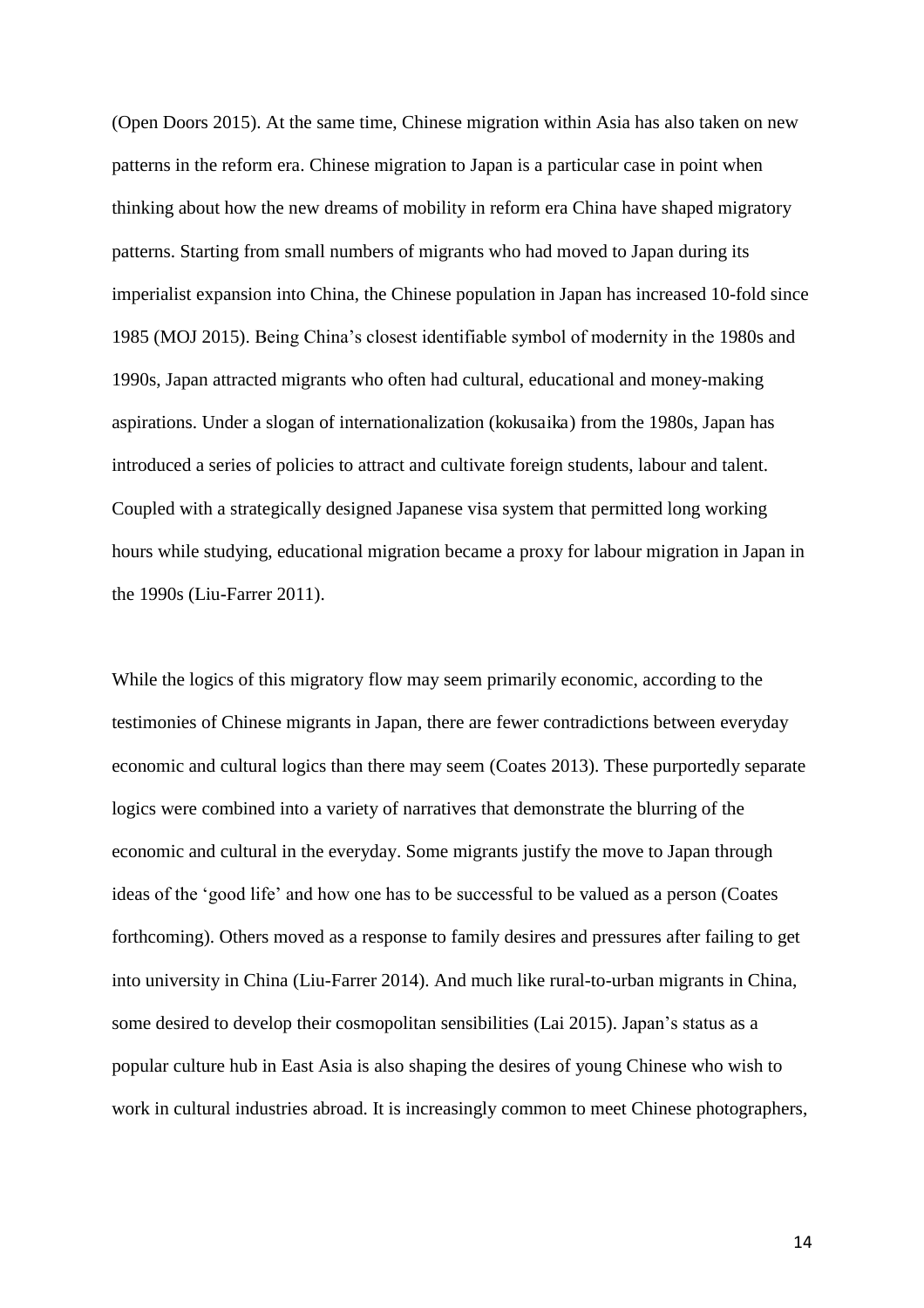visual artists, musicians and fashion designers on the streets of Tokyo, pursuing cosmopolitan lifestyles found in Japan.

## **What are the logics of migration?**

According to Martijn Konings, the image of the economy as objective, conceals the central meanings that the 'economy' holds within our world. As he states, it is important to recognize that, 'morality, faith, power, and emotion, the distinctive qualities of human association, are interiorized into the logic of the economy' (Konings 2015: 11). This critique applies to understandings of the cultural and economic logics of migration, as much as they do to understandings of the economy in a philosophical sense. While the economic and the cultural were initially purified of one another in early theories of migration, today this purified state is no longer tenable. As explained, some have tried to re-connect these divergent fields through periodization, where the economic precedes the cultural, however this compromise also fits poorly with the ways in which migration has developed historically and intensified in recent years.

Developments at the end of the twentieth century and the beginning of the twenty-first warrant a reconceptualization of how we understand the drive for migration with the realization that people's desires to move are simultaneously cultural and economic. As I have shown, it is desirable to be considered mobile in China today, and this desire fuels peoples' decisions to move. This cultural trend has ensured that the line between economic aspirations and other cultural ambitions is increasingly blurred, with migration acting as both a practice and an important signifier that connects the two. This dynamic extends beyond the field of migration to encapsulate other forms of mobility that could not be covered within this chapter. Briefly however, it is worth noting that the capacity to engage in other forms of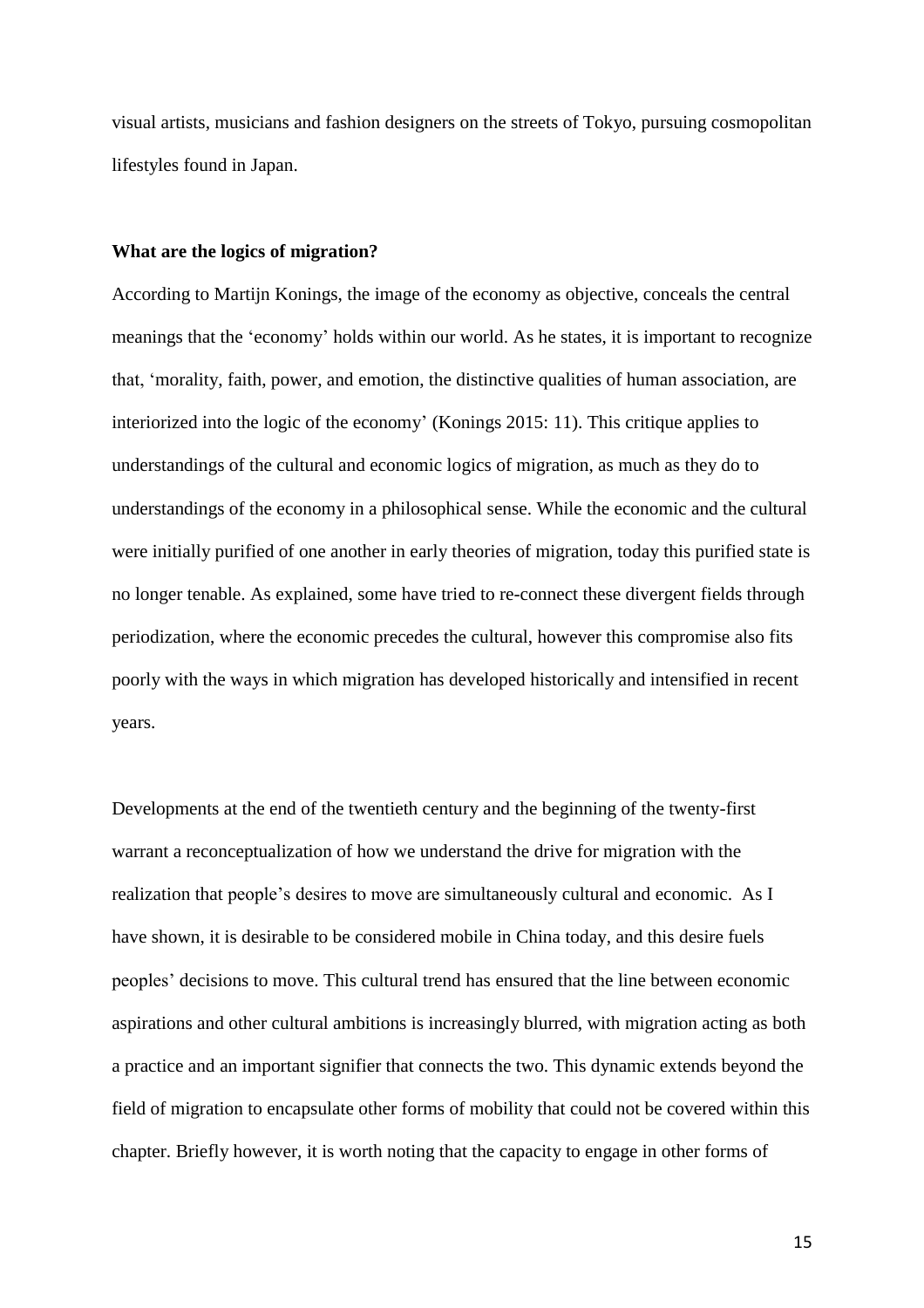mobility, such as tourism, is also part of everyday notions of personal success in China (Nyiri 2006). Similarly, the capacity to live multi-nodal lifestyles is seen as desirable, whether as transnational elites (Osburg 2013) or as lifestyle migrants who have businesses in Beijing and Shanghai with the capacity to retreat to mountain villages in Yunnan (Wong 2013).

While I have focused on the case of Chinese migration for the purposes of this chapter, it should be noted that these trends do not apply to China alone. In terms of Japanese emigration, the relationship between lifestyle and economic aspirations are increasingly complicated. Today, Japanese working holiday visa workers seek cosmopolitan lifestyles across the world, despite the economic disadvantages that often come with this travel (Kawashima 2014). Similarly, Japanese retirees seeking relaxed lifestyles are increasingly turning to Southeast Asia, as lifestyle migrants (Ono 2015). Pop culture flows from Hong Kong, Korea and Japan are also ensuring that Northeast Asia is a desirable location for young people, who aspire to travel there for cultural, rather than solely economic reasons (Otmazgin 2008). And so, the cultural and economic logics of migration are increasingly blurred across Asia, as much as they are in China.

Within this context, how might we understand the logics of migrants? Lessons from the neoclassical premise that individuals seek to maximize their utility are useful in thinking through why individuals choose to behave in a certain way. However, rather than perceiving these individuals as 'rational actors' it would be more pertinent to say that they are actors with 'rationales'. These rationales emerge from cultural contexts, and migrants behave strategically in accordance with the practical logics and values developed over their own personal histories (Bourdieu 1990). They seek employment and education in new locations because those endeavours are valued in their places of origin. They choose particular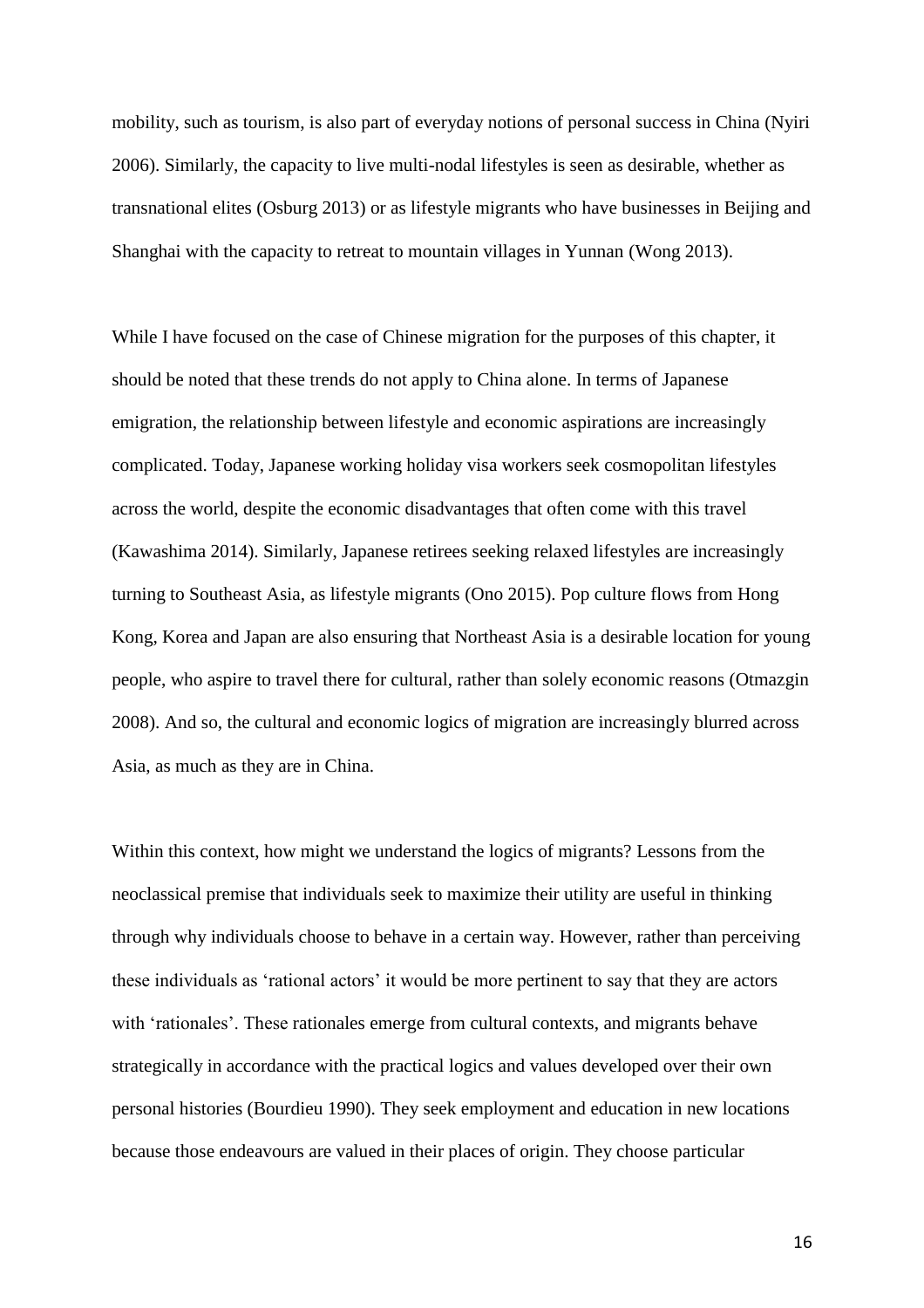destinations because of the values ascribed to those locations, whether a nearby city or another country. They find particular opportunities and weigh up their worth based on what those opportunities might mean for themselves, their families, or their communities.

These insights resonate with certain economic theories as much as sociological ones. As the economists Joseph Stiglitz and Robert Greenwald highlight in their critique of free market economic models, information is an unevenly distributed resource that deeply impacts on the capacity for people to make economic decisions (Stiglitz and Greenwald 1986). There is no invisible hand to the market, but rather, market dynamics emerge from networks of economic actors with differing levels of information. From this insight we can extrapolate that economic rationales, based on imperfect knowledge, are historically, geographically, socially and culturally contingent. More concretely, when considering migrants' reliance on imperfect knowledge of labour markets and economic opportunity, we must question whether their perceptions of 'the economy' and the reasons for why they move, are reflective of economic conditions. Rather, as some research within the neoclassical school suggests, migrants act on expected economic returns (Bauer and Zimmerman 1999; Massey et al. 1993).

From these standpoints, it is more useful to understand economic logics as a form of cultural imagination. Imagination is the capacity to think beyond one's owns circumstances in creative and associative ways (Anderson 1991; Castoriadis 1998). Economic logics are never simply about economic conditions. Rather, they allow people to think through hopes and desires in tangible ways. The desire to be accepted, attractive to others, or to be a cosmopolitan consumer, are some of the ways the differences between economic, personal and cultural logics are difficult to determine in everyday life. This is particularly the case in China. Consequently, rather than treating economic and cultural logics as separate phenomena, it is more useful to approach the economic logics and cultural aspirations of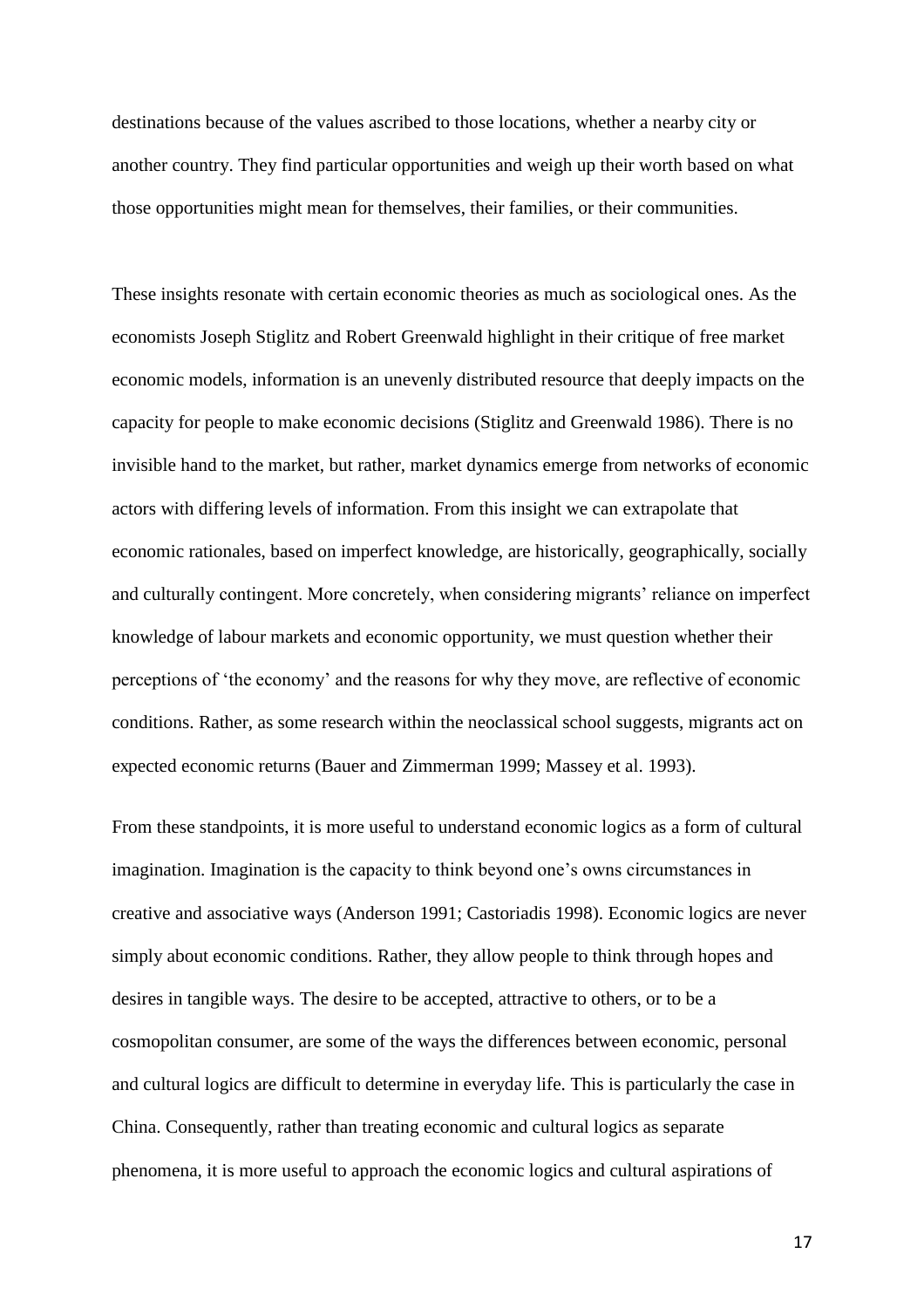migrants as embedded within an ongoing culture of migration where meanings and contingencies shape their decisions to move and where.

## **References**

Anagnost, Anne. 2004. 'The Corporeal Politics of Quality (Suzhi)'. Public Culture 16.

- Anderson, Benedict. 1991. Imagined Communities: Reflections on the Origin and Spread of Nationalism. New York, USA: Verso Books.
- Basch, Linda, Nina Glick-Schiller, and Cristina Szanton Blanc. 1994. Nations Unbound: Transnational Projects, Postcolonial Predicaments, and Deterritorialised Nation-States. Newark, USA: Gordon and Breach.
- Bauer, Thomas and Klaus F. Zimmermann. 1999. 'Assessment of possible migration pressure and its labor market impact following EU enlargement to Central and Eastern Europe.' A study for the Department of Education and Employment, UK. IZA Research Report No.3, July.
- Bernards, Brian. 2015. Writing the South Seas: Imagining the Nanyang in Chinese and Southeast Asian Postcolonial Literature. Seattle, USA: University of Washington Press.
- Bodvarsson, Örn B., and Hendrik Van den Berg. 2009. The Economics of Immigration: Theory and Policy. Berline, Germany: Springer Science & Business Media.
- Bourdieu, Pierre. 1990. The Logic of Practice. Translated by Richard Nice. Cambridge, UK: Polity.
- Brettell, Caroline, and James Frank Hollifield. 2000. Migration Theory: Talking Across Disciplines. Hove, UK: Psychology Press.
- Buckley, Chris. 2015. 'China Says Its Students, Even Those Abroad, Need More "Patriotic Education"'. The New York Times, August 24.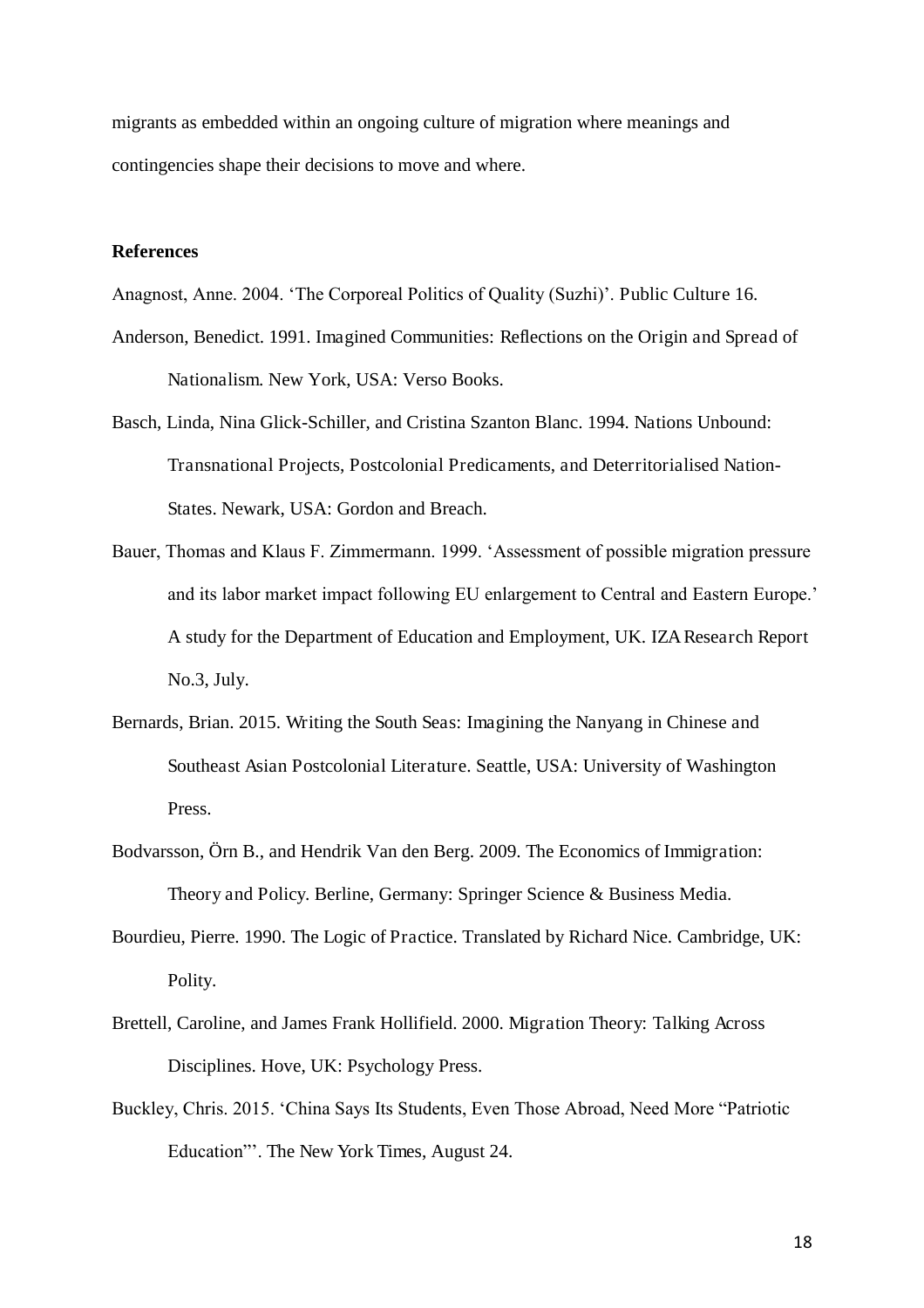[http://www.nytimes.com/interactive/2016/02/16/world/asia/100000003870787.embed](http://www.nytimes.com/interactive/2016/02/16/world/asia/100000003870787.embedded.html) [ded.html.](http://www.nytimes.com/interactive/2016/02/16/world/asia/100000003870787.embedded.html) Accessed February 16, 2016

- Castles, Stephen, and Mark J. Miller. 2003. The Age of Migration, Third Edition: International Population Movements in the Modern World. New York: Guilford Press.
- Castoriadis, Cornelius. 1998. The Imaginary Institution of Society. Translated by Kathleen Blamey. Cambridge, USA: The MIT Press.
- Cervantes-Rodriguez, Margarita, Ramon Grosfoguel, and Eric H. Mielants. 2008. Caribbean Migration to Western Europe and the United States: Essays on Incorporation, Identity, and Citizenship. Philadelphia, USA: Temple University Press.
- Chu, Julie Y. 2010. Cosmologies of Credit: Transnational Mobility and the Politics of Destination in China. New York, USA: Duke University Press.
- -2006 'To Be "Emplaced": Fuzhounese Migration and the Politics of Destination' Identities: Global Studies in Culture and Power, 13(1) :395–425,
- Coates, Jamie. 2013. 'Everyday Mobility: The Normalization of China- Japan Migratory Flows and Their "Everyday Practice"'. International Review of Social Research 3 (1).
- Cohen, Jeffrey H., and Ibrahim Sirkeci. 2011. Cultures of Migration: The Global Nature of Contemporary Mobility. First Edition edition. Austin, USA: University of Texas Press.
- Comaroff, John L., and Jean Comaroff. 2001. 'On Personhood: An Anthropological Perspective from Africa'. Social Identities 7 (2): 267–83.
- Fischer, Michael M. J. 2012. 'Culture and Cultural Analysis as Experimental Systems'. Cultural Anthropology 22 (1): 1–65.
- Fong, Vanessa. 2004. 'Filial Nationalism among Chinese Teenagers with Global Identities'. American Ethnologist 31.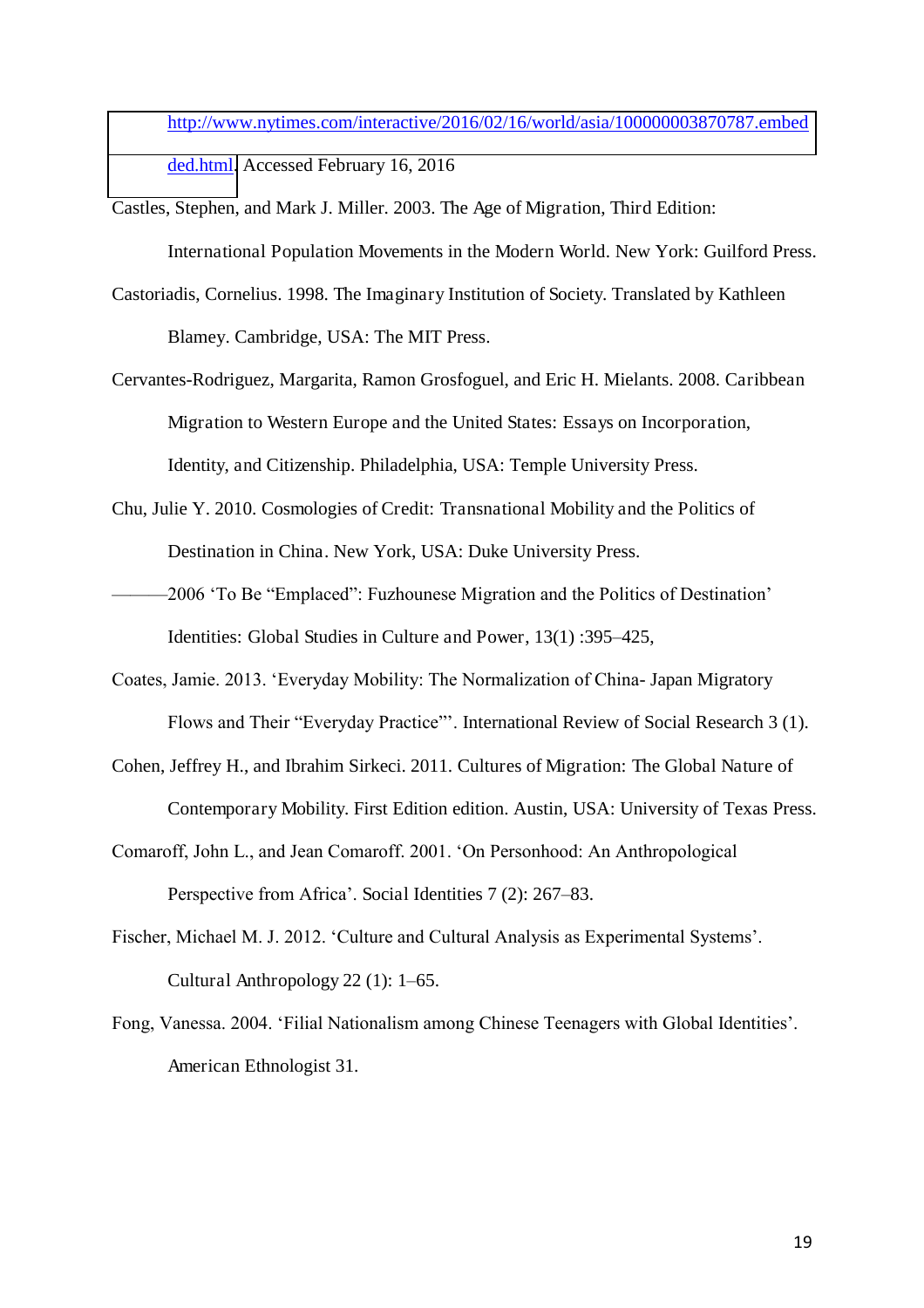- ———. 2011. Paradsie Redefined: Transnational Chinese Students and the Quest for Flexible Citizenship in the Developed World. Stanford, USA: Stanford University Press.
- Gaetano, Arianne M. 2015. Out to Work: Migration, Gender, and the Changing Lives of Rural Women in Contemporary China. Hong Kong University Press.
- Glick Schiller, Nina, Linda Basch, and Cristina Szanton Blanc. 1995. 'From Immigrant to Transmigrant: Theorizing Transnational Migration'. Anthropological Quarterly 68: 48–63.
- Gupta, Suman, and Tope Omoniyi. 2012. The Cultures of Economic Migration: International Perspectives. Farnham, UK: Ashgate Publishing, Ltd.
- Haines, David W., Keiko Yamanaka, and Shinji Yamashita. 2012. Wind Over Water: Migration in an East Asian Context. Oxford, UK: Berghahn Books.

Hann, Chris, and Keith Hart. 2011. Economic Anthropology. Polity.

- Harzig, Christiane, Dirk Hoerder, and Donna R. Gabaccia. 2009. What Is Migration History. Cambridge, UK: Polity.
- Higham, John. 2002. Strangers in the Land: Patterns of American Nativism, 1860-1925. New Brunswick, USA: Rutgers University Press.
- IOM. 2015. 'World Migration'. International Organization for Migration. January 15. [http://www.iom.int/world-migration.](http://www.iom.int/world-migration) Accessed January 15, 2016
- Jacka, Tamara. 2009. 'Cultivating Citizens: Suzhi (Quality) Discourse in the PRC'. Positions 17 (3): 523–35.
- ———. 2014. Rural Women in Urban China: Gender, Migration, and Social Change. Routledge.
- Jacka, Tamara, and Arianne M. Gaetano. 2004. On the Move: Women and Rural-to-Urban Migration in Contemporary China. New York: Columbia University Press.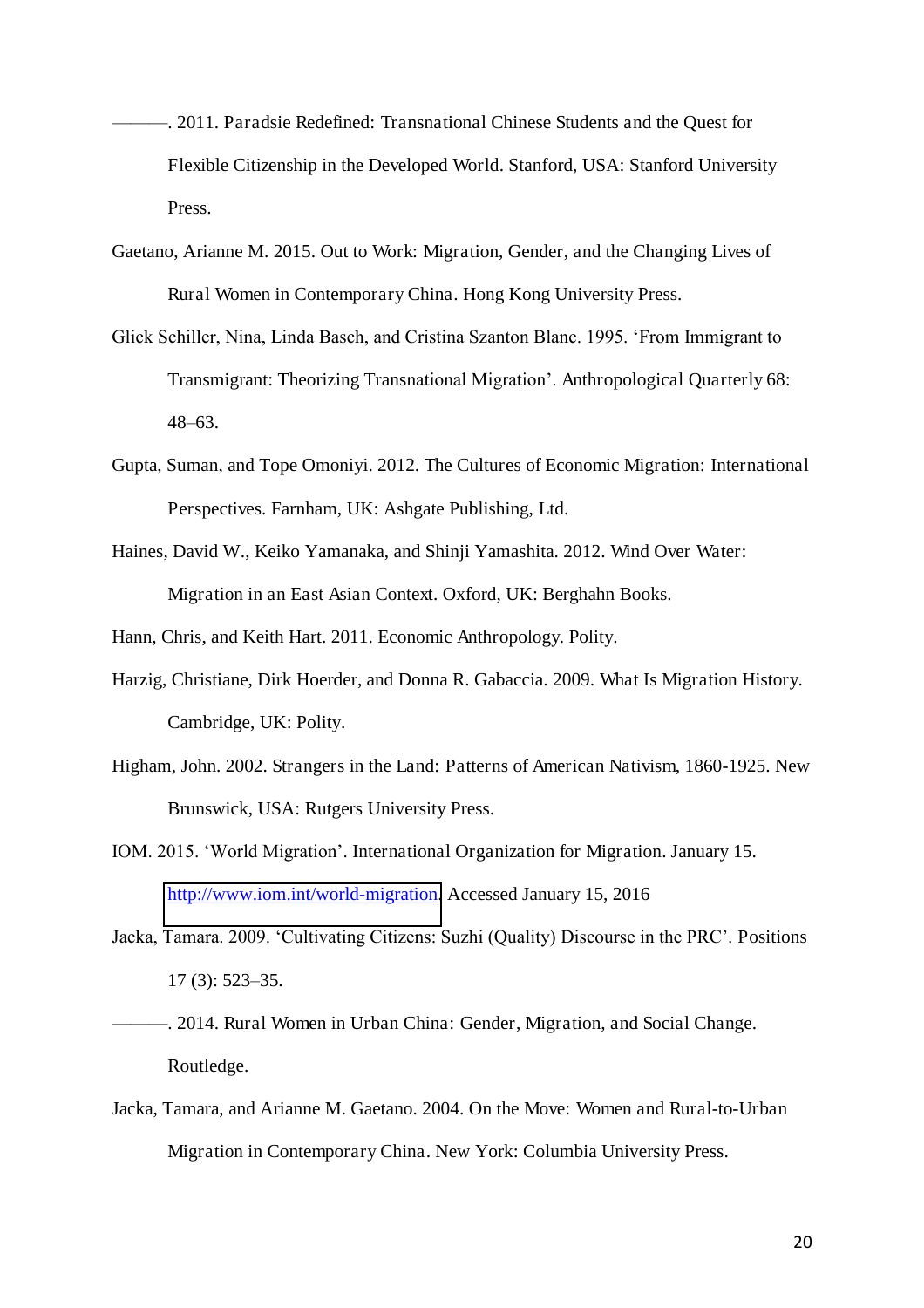Kawashima, Kumiko. 2014. 'Uneven Cosmopolitanism: Japanese Working Holiday Makers in Australia and the "Lost Decade"'. In Internationalising Japan: Discourse and Practice, edited by Carolyn S. Stevens and Jeremy Breaden, 106–25. Abingdon, Oxon; New York: Routledge.

Kipnis, Andrew. 2006. 'Suzhi: A Keyword Approach'. The China Quarterly 186: 295–313.

- Konings, Martijn. 2015. The Emotional Logic of Capitalism: What Progressives Have Missed. Stanford, USA: Stanford University Press.
- Kuhn, Philip A. 2008. Chinese Among Others: Emigration in Modern Times. Lanham, USA: Rowman & Littlefield Publishers.
- Lai, Herby. 2015. 'Engagement and Reflexivity: Approaches to Chinese–Japanese Political Relations by Chinese Students in Japan'. Journal of Current Chinese Affairs 44 (3): 183–212.

Lee, Everett S. 1966. 'A Theory of Migration'. Demography. 3 (1): 47-57.

- Li, Peter S., and Eva Xiaoling Li. 2013. 'The Chinese Overseas Population'. In Routledge Handbook of the Chinese Diaspora, edited by Chee-Beng Tan. London, UK: Routledge.
- Liu-Farrer, Gracia. 2011. Labour Migration from China to Japan International Students, Transnational Migrants. London, UK: Routledge.
- ———. 2014. 'Tied to the Family and Bound to the Labor Market: Understanding Chinese Student Mobility in Japan'. In Emerging International Dimensions in East Asian Higher Education, edited by Akiyoshi Yonezawa, Yuto Kitamura, Arthur Meerman, and Kazuo Kuroda, 185–206. Amsterdam, NL: Springer Netherlands.
- Lucassen, Jan, Leo Lucassen, and Patrick Manning. 2010. Migration History in World History: Multidisciplinary Approaches. Leiden, NL: Brill Press.

Marshall, Alfred. 1890. Principles of Economics. London, UK: Macmillan and Company.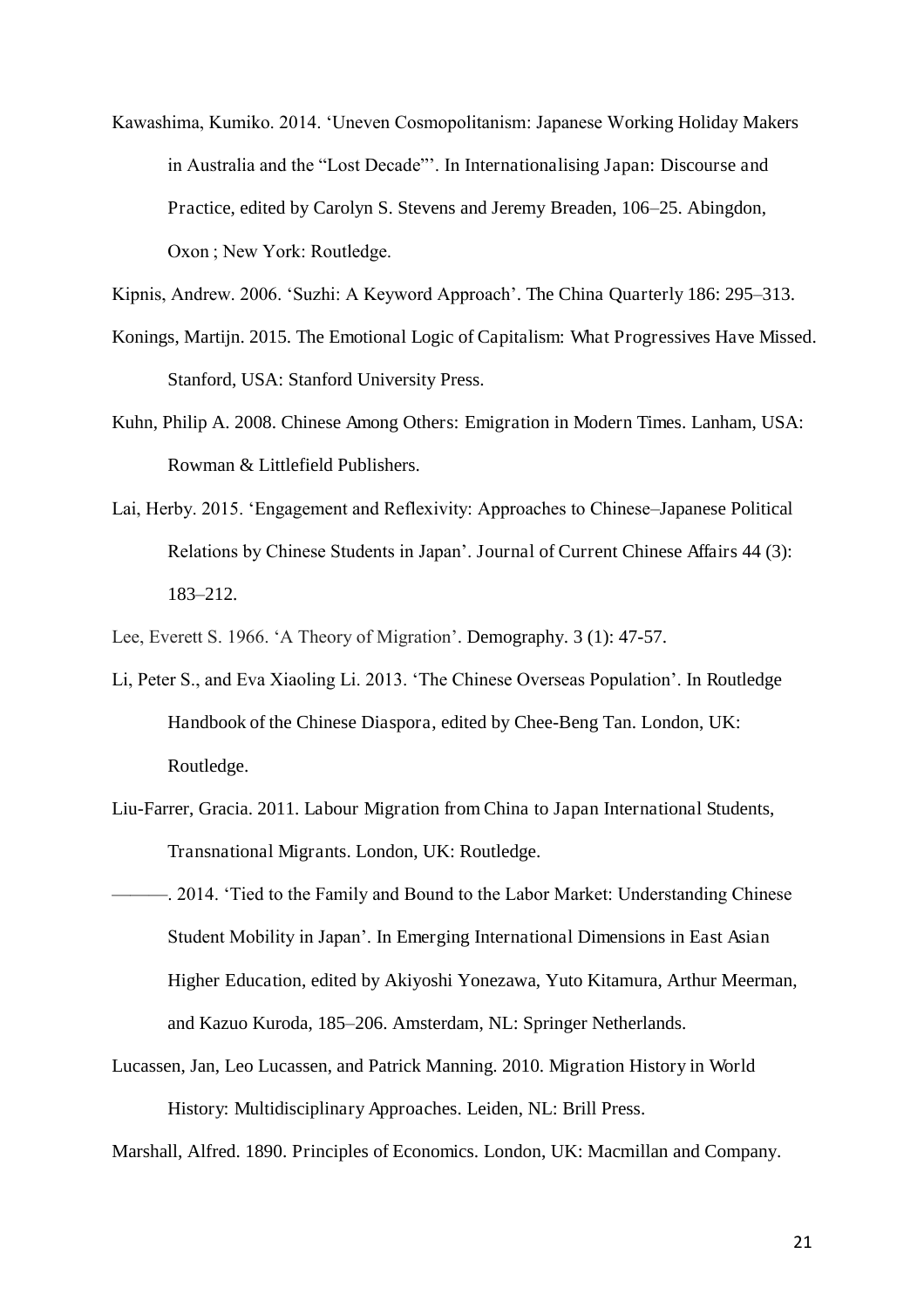Marx, Karl. 1976. Capital: Volume 1. London, UK: Penguin New Left Review.

- Massey, Douglas S., Joaquin Arango, Graeme Hugo, Ali Kouaouci, Adela Pellegrino, and J. Edward Taylor. 1993. 'Theories of International Migration: A Review and Appraisal'. Population and Development Review 19 (3): 431–66.
- McDonald, Kate. 2014. 'Imperial Mobility: Circulation as History in East Asia under Empire'. Transfers 4 (3): 68–87.
- Ministry of Justice, Japan. 2015. *Zairyu gaikokjin tōkei* (foreign residents statistics) [http://www.moj.go.jp/housei/toukei/toukei\\_ichiran\\_touroku.html.](http://www.moj.go.jp/housei/toukei/toukei_ichiran_touroku.html) Accessed January 5, 2016
- Murphy, Rachel. 2008. Labour Migration and Social Development in Contemporary China. London, UK: Routledge.
- Nyiri, Pal. 2001. 'Expatriating Is Patriotic? The Discourse on "new Migrants" in the People's Republic of China and Identity Construction among Recent Migrants from the PRC'. Journal of Ethnic and Migration Studies October.
- ———. 2006. Scenic Spots: Chinese Tourism, the State, and Cultural Authority. Seattle: University of Washington Press.
- ———. 2010. Mobility and Cultural Authority in Contemporary China. Seattle and London: University of Washington Press.
- Ong, A. and Nonini. 1997. Ungrounded Empires: The Cultural Politics of Modern Chinese Transnationalism. New York, USA: Routledge.
- Ono, Mayumi. 2015. 'Commoditization of Lifestyle Migration: Japanese Retirees in Malaysia'. Mobilities 10 (4): 609–27.
- Open Doors. 2015. 'Open Doors Report on International Educational Exchange 2015'. Pennsylvania, USA: Institute of International Education.

[http://www.iiebooks.org/opdoreonined.html.](http://www.iiebooks.org/opdoreonined.html) Accessed April 14, 2016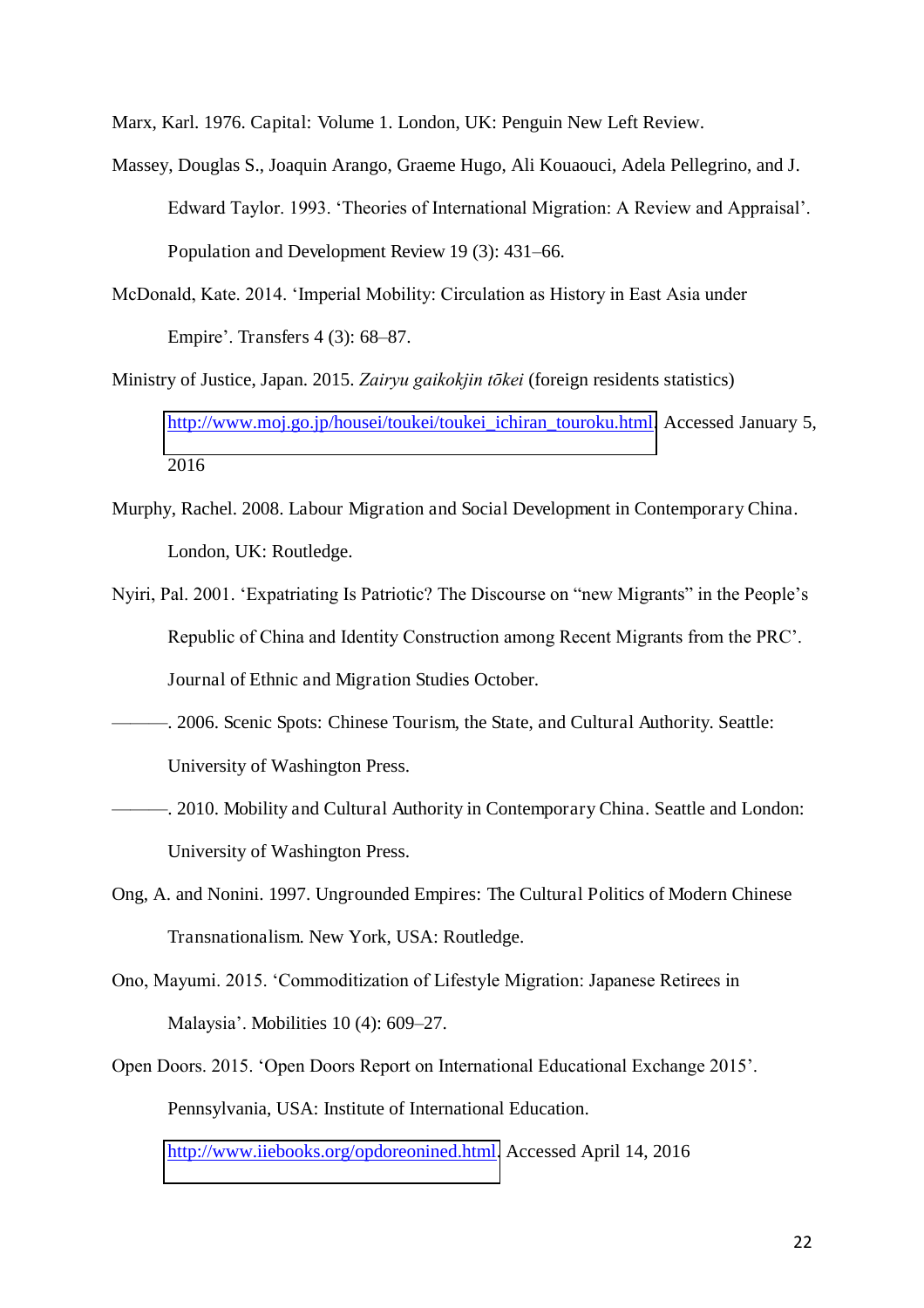- Osburg, John. 2013. *Anxious Wealth: Money and Morality Among China's New Rich*. Stanford, USA: Stanford University Press.
- Otmazgin, Nissim Kadosh. 2008. 'Contesting Soft Power: Japanese Popular Culture in East and Southeast Asia'. International Relations of the Asia-Pacific 8 (1): 73–101.
- Park, Robert E. 1930. 'Assimilation, Social'. In Encyclopedia of the Social Sciences, edited by E Seligman and A Johnson. New York: Macmillan.

———. 1950. Race and Culture. New York, USA: The Free Press.

- Park, Robert E., and Ernest Burgess. 1921. Introduction to the Science of Sociology. Chicago, USA: University Of Chicago Press.
- Pieke, F. 2007. 'Editorial Introduction: Community and Identity in the New Chinese Migration Order'. Population, Space and Place 13.
- Ravenstein, E. G. 1885. 'The Laws of Migration'. Journal of the Statistical Society of London 48 (2): 167–235.
- Stiglitz, Joseph E.; Greenwald, Bruce C. (May 1986). ["Externalities in economies with](http://www.jstor.org/stable/1891114)  [imperfect information and incomplete markets".](http://www.jstor.org/stable/1891114) [Quarterly Journal of](https://en.wikipedia.org/wiki/Quarterly_Journal_of_Economics)  [Economics](https://en.wikipedia.org/wiki/Quarterly_Journal_of_Economics) 101 (2): 229–264
- Tajima, J. 2003. 'Chinese Newcomers in the Global City Tokyo: Social Networks and Settlement Tendencies'. International Journal of Japanese Sociology 12.

Tan, Chee-Beng. 2013. Routledge Handbook of the Chinese Diaspora. Routledge.

- Tylor, Edward Burnett. 1920. *Primitive Culture: Researches into the Development of* Mythology, Philosophy, Religion, Language, Art, and Custom. London, UK: Murray Press.
- Wallerstein, Emmanuel. 1974. The Modern World System. Capitalist Agriculture and the Origins of the European World Economy in the 16-th Century. New York, USA.: Academic Press.